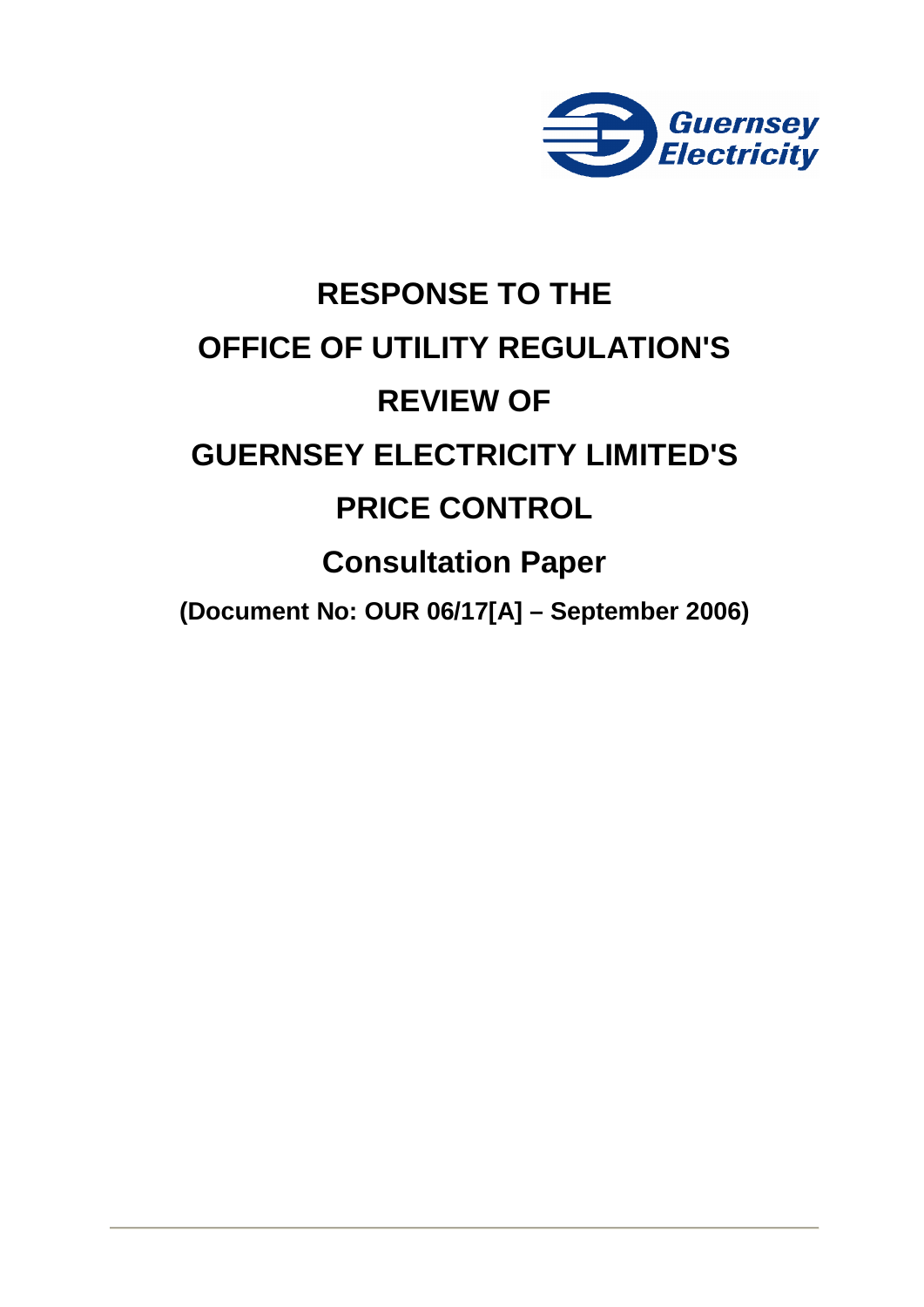# **CONTENTS PAGE**

| 1.  |                                                                              |  |
|-----|------------------------------------------------------------------------------|--|
| 2.  |                                                                              |  |
|     | 2.1                                                                          |  |
|     | 2.2                                                                          |  |
| 3.  |                                                                              |  |
|     | 3.1                                                                          |  |
|     | 3.2                                                                          |  |
|     | 3.3                                                                          |  |
|     | 3.4                                                                          |  |
|     | 3.5                                                                          |  |
| 4.  |                                                                              |  |
|     | 4.1                                                                          |  |
|     | 4.2                                                                          |  |
|     | 4.3                                                                          |  |
| 5.  |                                                                              |  |
|     | 5.1                                                                          |  |
|     | 5.2                                                                          |  |
|     | 5.3                                                                          |  |
|     | 5.3.1                                                                        |  |
|     | 5.3.2                                                                        |  |
|     | 5.4                                                                          |  |
| 6.  |                                                                              |  |
|     | 6.1                                                                          |  |
|     | 6.2                                                                          |  |
|     | 6.2.1                                                                        |  |
|     | 6.2.2                                                                        |  |
|     | 6.3                                                                          |  |
| 7.  |                                                                              |  |
|     | 7.1                                                                          |  |
|     | Overhead costs (See also CONFIDENTIAL ANNEX A)  16<br>7.2                    |  |
|     | Generation costs (See also CONFIDENTIAL ANNEX B)  16<br>7.3                  |  |
|     | 7.4                                                                          |  |
|     | 7.4.1                                                                        |  |
|     |                                                                              |  |
| 8.  |                                                                              |  |
|     | 8.1                                                                          |  |
|     | 8.2                                                                          |  |
|     | Targeted level of 'Save to Spend' reserve for end of time horizon  19<br>8.3 |  |
|     | 8.4                                                                          |  |
|     | 8.5                                                                          |  |
| 9.  | 9.1                                                                          |  |
|     |                                                                              |  |
|     | 9.2                                                                          |  |
|     | 9.3                                                                          |  |
| 10. |                                                                              |  |
|     | CONFIDENTIAL ANNEX A OVERHEAD COSTS (under separate cover)                   |  |
|     | CONFIDENTIAL ANNEX B RESPONSE TO THE OUR'S CONSULTATION ON                   |  |

GENERATION EFFICIENCY AND THE PPA REPORT (under separate cover)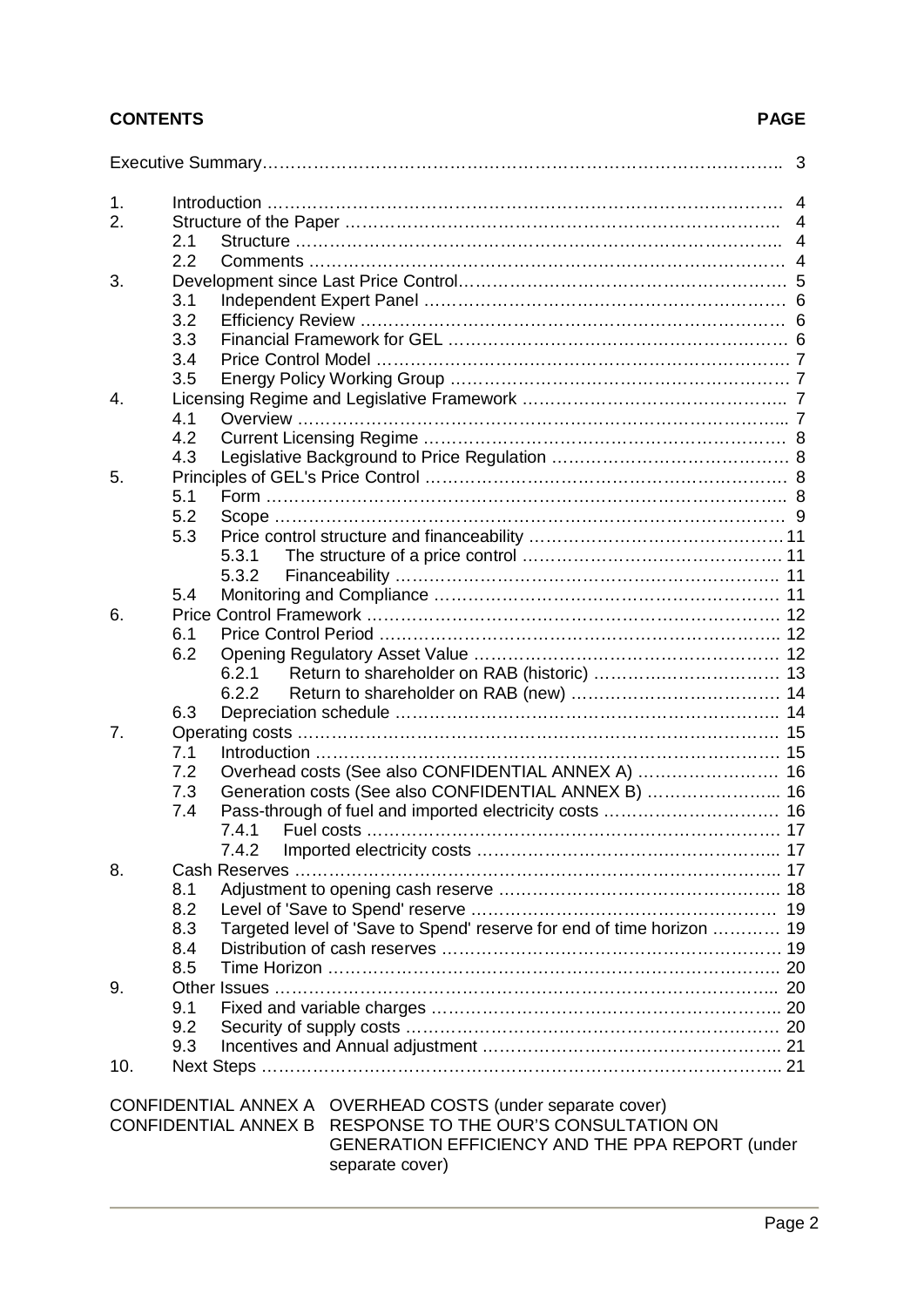#### **EXECUTIVE SUMMARY**

GEL has detailed its Response to the OUR's Consultation along the following lines:

- The OUR's Independent Expert Panel (IEP) has made Recommendations which represent progress on the price control and there are very significant areas of these Recommendations that we would support;
- The OUR has set out in this Consultation some subsequent implementation assumptions in the areas covered by the IEP which would adversely affect GEL's finances, profitability and ability to provide dividends to the States as shareholder - if these assumptions were to be implemented under any price control;
- The IEP made Recommendations regarding cash reserves and dividends which place such matters within the locus of decision making by the Treasury & Resources Department rather than with the OUR. These matters should be dealt with transparently and consistently by the OUR;
- The IEP's terms of reference did not cover all of the unresolved areas under the interim price control and so further issues remain to be resolved;
- The IEP's work risks introducing additional complexities to the regulation of electricity on Guernsey and we hope that the OUR will maintain the objective to reduce regulation wherever possible;
- The PPA report on generation efficiency has not been amended significantly to take account of GEL's previous comments on the draft report;
- GEL therefore believes that the OUR should not assume that the suggestions made by PPA on cost savings are achievable or appropriate for price control purposes;
- Any overall efficiency targets for GEL need to be appropriate to Guernsey circumstances from 2007 onwards, and should not be taken from UK circumstances in other sectors during the 1980s and 1990s for very much larger organisations;
- The OUR's work plan is not set out in detail but GEL believes that delay is likely due to further inputs from the OUR and the Treasury & Resources Department being required before GEL can suggest tariff levels and also due to the subsequent consultation phase required by the OUR;
- Based on the OUR's suggested interpretation of the IEP and PPA reports as they are currently presented in this Consultation, it is quite feasible for the new price control to be even harsher in effect than, the current interim price control;
- GEL therefore hopes that the OUR will give serious consideration to modifying its proposals before issuing a Consultation on the interim price determination; and
- GEL notes that several areas of the proposed price control will result in more onerous reporting and compliance requirements than have been the case to date. GEL therefore hopes that the OUR will reconsider these so as to implement the price control in a way which reduces regulatory compliance requirements. This would be consistent with resolutions passed by the States of Deliberation in May 2006 and the intention that regulation should be proportionate to Guernsey circumstances.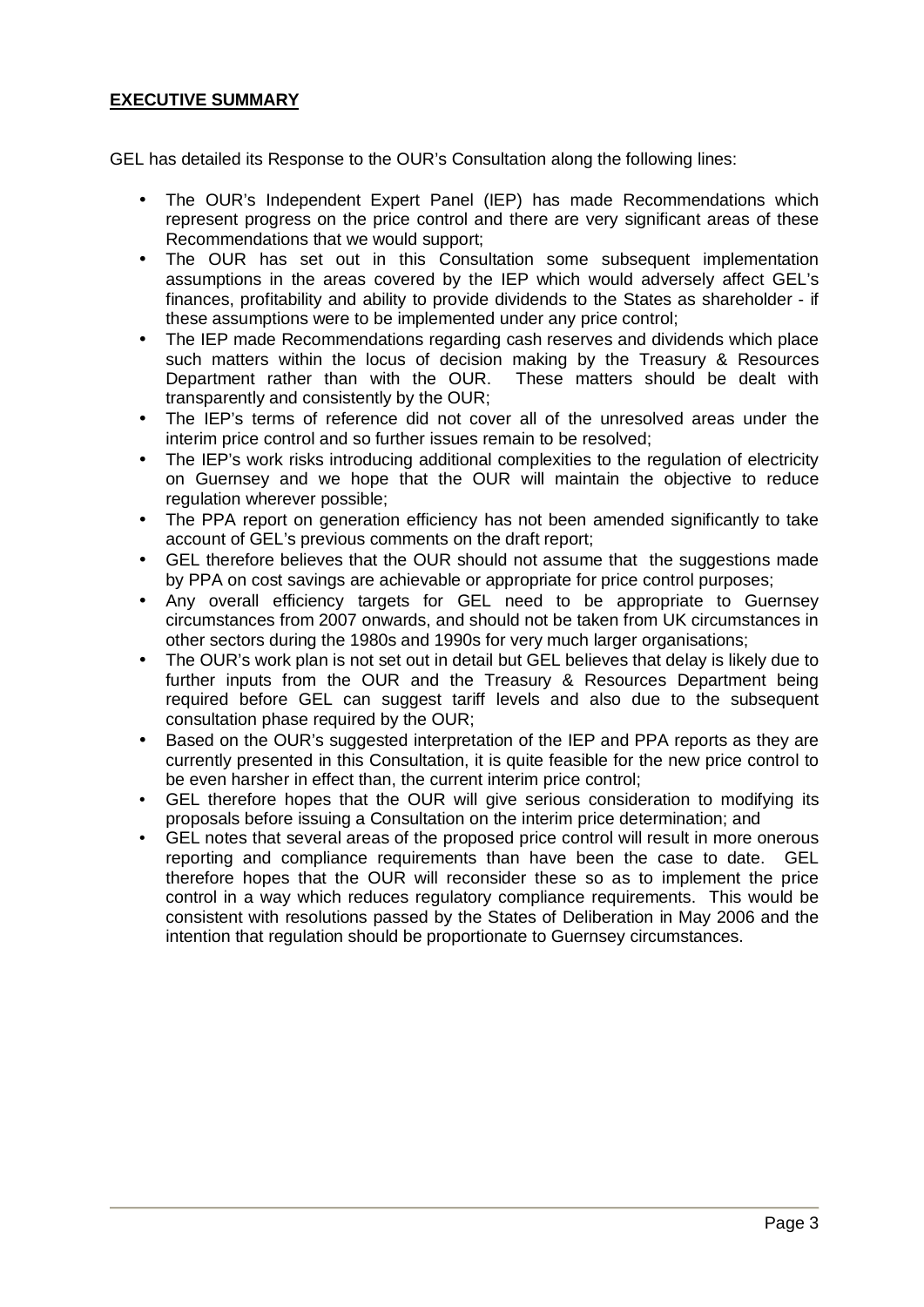#### **1. INTRODUCTION**

GEL recognises that the OUR has made progress on a number of price control issues since December 2005 when the Interim Price Control was announced. Most significantly, the OUR's Independent Expert Panel (IEP) has suggested a number of approaches to be used in the regulatory price control going forward, which represent a firm foundation upon which to revisit the Interim Price Control approach.

A number of significant issues remain to be resolved and the Consultation by the OUR of September 2006 addresses some of these and therefore provides a basis to take matters forward. This Response to the Consultation by GEL is designed to give succinct feedback to the OUR for consideration in the next stages of its process. GEL has also given feedback to the OUR at an earlier stage on many of the issues through meetings during October.

GEL agrees with the OUR that *³a strong, sustainable electricity provider´* is required and that *³there is a need to provide GEL with certainty about the nature and form of regulation it will face over the price control period´.* At the same time, the States Guidance under which the Treasury & Resources Department (TRD) acts on behalf of the States of Deliberation as GEL's shareholder, means that GEL is sympathetic to the OUR's requirement to set prices *³whilst also taking account of consumers¶ needs for affordable tariffs´.*

We note the OUR's recognition that "Given the number of material issues that need to be *finalised it is not practical at this point for GEL to make an application for the tariffs it wishes to apply´*. We therefore hope that progress can be made swiftly so that both GEL and the OUR can agree a set of assumptions upon which tariffs can be set. For this to take place, serious consideration will need to be given to the views expressed by GEL in this Consultation Response. We agree with the OUR that cooperation between GEL, the OUR and the relevant States Departments has been evident to date and we hope that this will continue in order to deal effectively for all concerned with the important issues that remain to be agreed.

It will be vitally important that any price control is simple to implement and to comply with, so that more onerous on-going regulatory requirements than are the case under the Interim Price control are not subsequently required once the New Price Control is agreed.

# **2. STRUCTURE OF THE PAPER**

#### **2.1 Structure**

The structure of the documentation proposed by the OUR is clear and helpful. GEL's Response is therefore structured identically and thereby implicitly addresses all of the specific questions raised by the OUR at the end of each section.

GEL's Response to Section 7.2 and Section 7.3 and of the Consultation – which cover Overhead costs and Generation Costs (and the report by the OUR's consultants, PPA Ltd) – are considered to be confidential. Those Response Sections are therefore submitted solely to the OUR and in the form of two Confidential Annexes to the main Response.

#### **2.2 Comments**

This Consultation Response is to be placed in the public domain by the OUR so that all interested parties can take an informed view on the key issues involved. Where confidential information needs to be referred to, the OUR has indicated this accordingly in its own public document and GEL has responded similarly, by sending two Annexes (which cover the confidential material) solely to the OUR.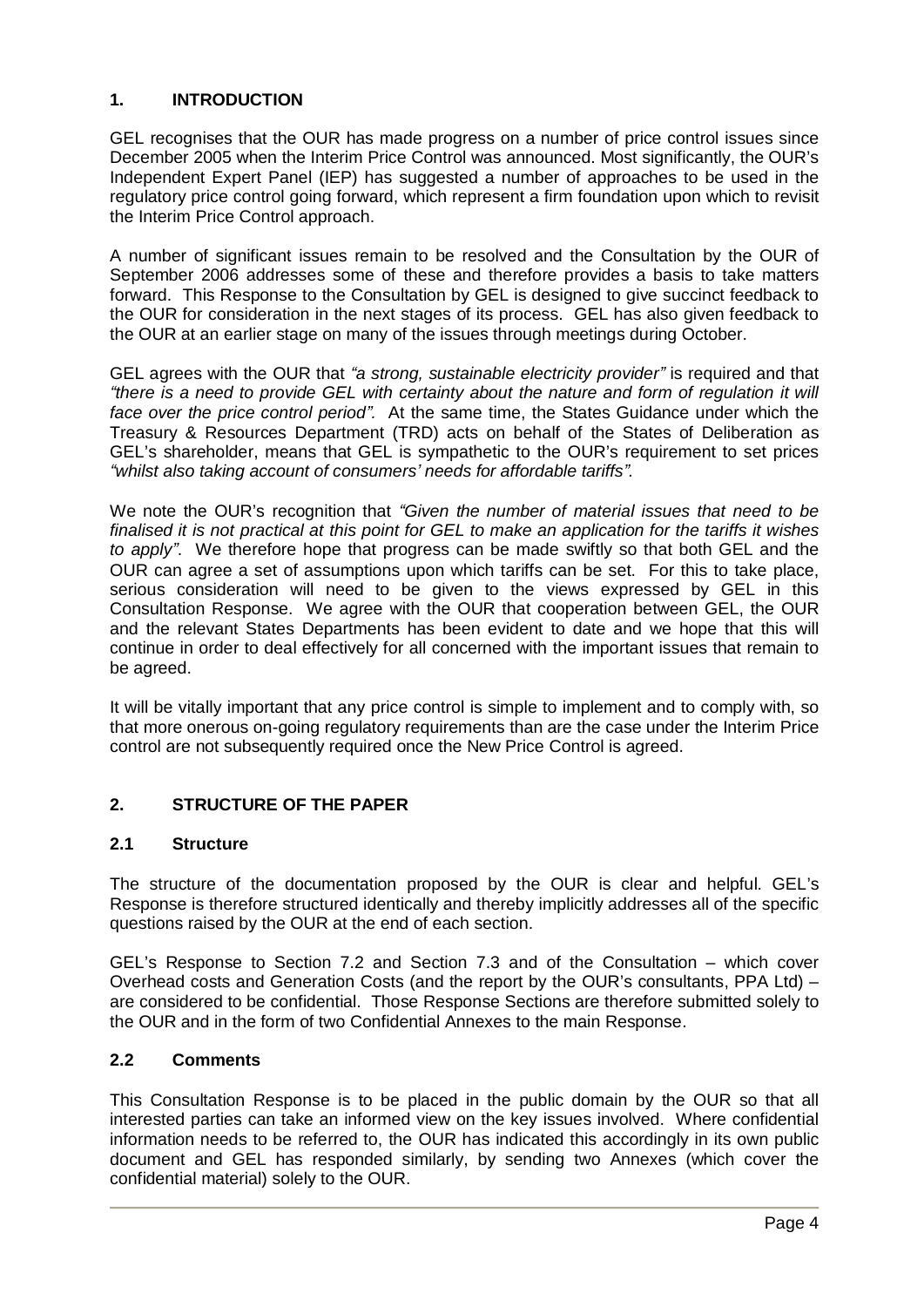GEL supports the OUR in its objective of announcing a final decision in January 2007. GEL's comments in Section 10 "Next Steps" identify where there are risks that this will not be achieved due to the intermediate steps proposed by the OUR in its document. GEL hopes to assist in overcoming these risks wherever possible.

# **3. DEVELOPMENTS SINCE LAST PRICE CONTROL**

In December 2005 the regulatory decision document applied decisions on matters which had not been previously raised and consulted upon in the draft decision. It would be normal regulatory practice to consult on new principles before applying them to a price control decision. In the case of the decision document of 13 December 2005, the following issues and information were new and not previously consulted upon, and yet these were used to set the price control:

- The revised model used to set revenue under the price control has very recently been received by GEL. GEL hopes to examine that model and to discuss it with the OUR in the near future;
- The use of a return on turnover approach in Appendix B to determine a return for GEL's shareholder. This is inappropriate for a high asset base company such as GEL and is usually used for trading types of companies where the asset value is of relatively minor importance;
- The aggregate approach to efficiency savings as an overall percentage figure in comparison to other companies – these comparators are not relevant to current GEL circumstances (as dealt with in more detail in Section 7.1 of this Response);
- The regulatory approach at Postcomm the IEP has confirmed that this is not a suitable precedent.
- The risk sharing mechanism for imported electricity purchase costs this presents GEL with 25% of the risk/reward for outturn purchase cost performance. This is too high given the very limited degree of control that GEL has over European electricity price levels. The risk sharing mechanism is further distorted by the OUR's unilateral use of its own base values, rather than the assumptions presented by GEL - or some basis which is agreed between the OUR and GEL after some discussion; and
- The assessment of GEL's risk environment given the instability of the GEL Financial Framework, the volatility of electricity and fuel markets and the continued uncertainty regarding regulatory price controls, GEL believes that the OUR's assessment significantly underestimates the overall risk experienced by GEL.

We would like to be given the opportunity to discuss these issues with the OUR before the price control is progressed to the draft decision phase, to the extent that they are each still relevant.

GEL would also like to make progress on the revision to licences proposed by the OUR in November 2005. GEL responded positively with a range of suggestions in January 2006 and since the results of the Review of Regulation and Commercialisation was approved without amendment by the States in May 2006, we would hope that this work stream can continue as planned by the OUR. We would certainly hope that this work can be completed by the end of the year, so as to bring about the reduction in the burden of regulation that the OUR originally proposed last year.

Particularly important however for the purposes of this Consultation is the need for the OUR not to devise a new form of price control which is significantly more complex than the Interim Price Control. Such complexity would mean that compliance requirements would increase over existing levels. In contrast, it is our understanding that the OUR intends to reduce the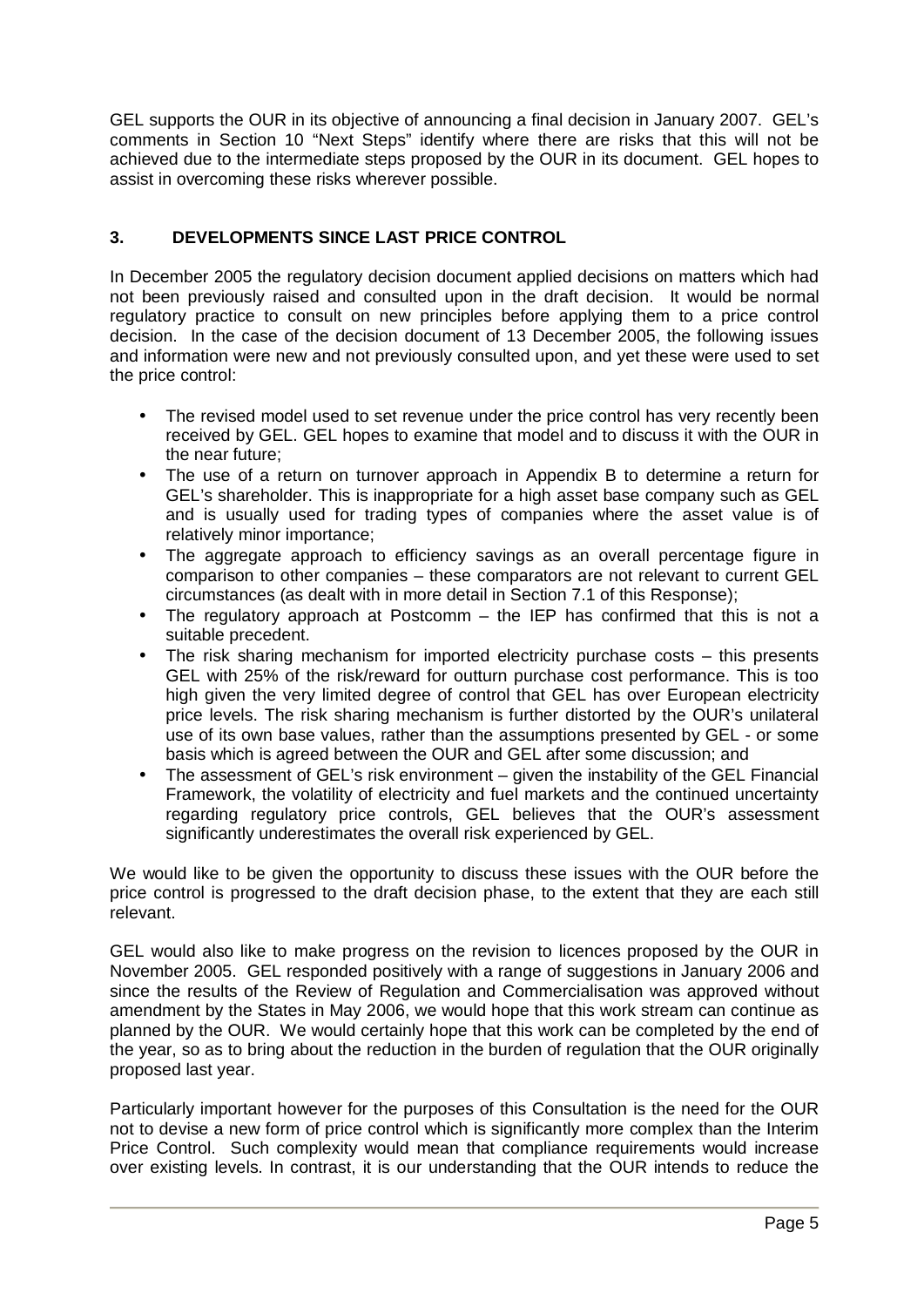licence condition burden upon GEL – as required following the States of Deliberation debate in May 2006 and in order to be consistent with the OUR's own declarations to that effect.

#### **3.1 Independent Expert Panel**

GEL agrees with the OUR that the IEP members have contributed significantly to progressing some of the matters which were unresolved under the interim price control. GEL also believes that the IEP has reached some acceptable Recommendations in its report. These now have to be implemented successfully into the context of a price control by the OUR. The IEP's conclusions are sound in the majority of the areas they examined and implementation is the key next step. Some areas of previous disagreement between GEL and the OUR last year were not referred to the IEP by the Director General (DG) and these also remain as work in progress until a draft price control is proposed.

In Section 5.3.2 & Section 8 of this Consultation Response, GEL has identified several important aspects of the IEP's Report, its Recommendations and its specific comments regarding GEL's Financial Framework which are not dealt with consistently by the OUR in its current proposals. These need to be addressed as matters of the utmost importance if the IEP's Recommendations are to be faithfully implemented.

The IEP clearly and firmly expected GEL to be profitable and capable of paying dividends. Under the type of principles proposed by the OUR in Section 5.3.2 & Section 8 of the Consultation, GEL will not be in a position to be either of these, unless the OUR's approach is amended significantly. Failure to make such amendments is very likely to impact upon shareholder value – as set out by the IEP in Part 7 of Annex A to its report.

#### **3.2 Efficiency Review**

GEL believes that all efficiency reviews can be helpful if they are factually accurate and are specific to GEL's circumstances. Under such circumstances GEL will be pleased to implement any genuine examples found where areas for improvement can be implemented to provide net benefits to customers and the company's operations.

We are certain however, that the work by PPA is not accurate in its findings and that these should not be implemented. GEL has commented in Confidential Annex B to this Response to the OUR on the study of efficiency by Power Planning Associates.

Although GEL has been afforded the opportunity to comment upon a draft of the PPA Report, no significant degree of correction of the report for the errors identified in it by GEL has taken place when PPA prepared the Final Report. The Consultation is therefore misleading where it states: "The PPA final report takes account of the comments provided by GEL." Whilst PPA may have noted GEL's comments, the report has not been substantially corrected and therefore is not supported by GEL.

#### **3.3 Financial Framework for GEL**

GEL had been assuming that the Financial Framework for its business was in place and had been agreed in March 2006 by the two States Departments and the OUR, until it was examined by the IEP in July this year. Stability is required in this area for GEL - as for any business. Although the IEP's work has been helpful, continual re-examination of issues by regulation going forward must be avoided.

GEL notes the Director General's comments regarding GEL's concerns should it be forced by any price control to make financial losses. It is vitally important in this price control to recognise that if GEL is forced to continue to make losses for a period, then any profit reserves will become exhausted and GEL will not be able either to show profits or to provide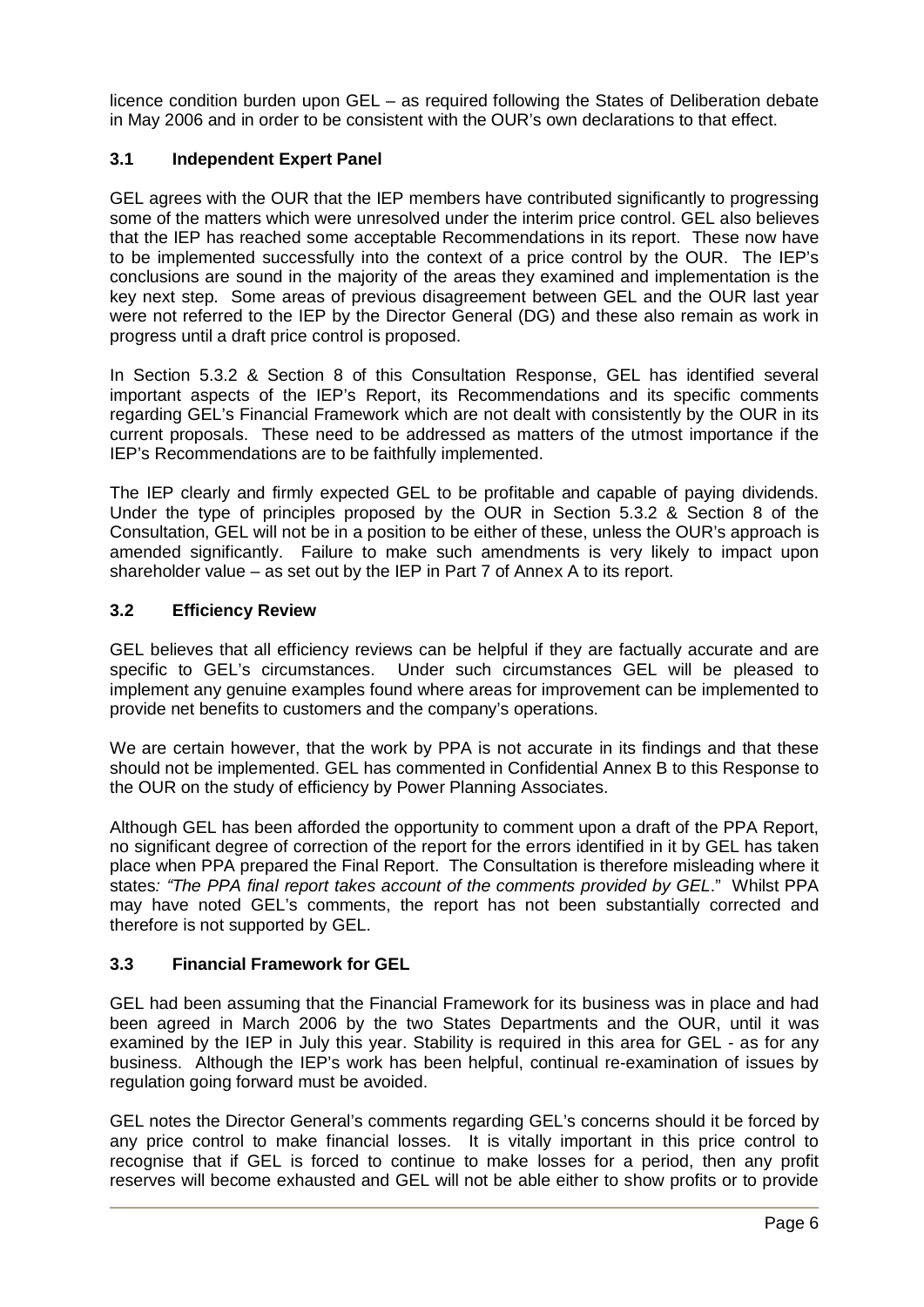dividends to the shareholder. Such a situation is not envisaged by the IEP since their Recommendations propose how shareholder dividends should be forecast for the purposes of the price control and then delivered by the business. The maintenance of profit reserves is not an academic issue or one purely of representation. It is a fundamental accounting and legal issue which determines whether or not dividends can be paid.

We are pleased that the IEP made provision for the production of dividends to the shareholder by GEL and that these should be used as an assumed output from the regulatory price control process. The existence of the island's "save-to-spend" policy was also recognised by the IEP as a conscious decision of choice by the island and is therefore also an integral part of a price control which is appropriate to Guernsey circumstances. The "save-tospend" policy and the provision of dividends to the shareholder through profitability are in no way mutually exclusive nor are they alternative assessments of the company's state of financial health.

# **3.4 Price Control Model**

GEL is very pleased to note that the OUR has managed to simplify the OUR model used for price control purposes. Whilst some progress has been observed, the complete picture is not transparent at this stage. The revised model should be finalised and a copy provided for GEL comment as soon as practicable.

Before submitting any tariff figures for use in the price control exercise we would hope to be allowed by the OUR to have a copy of the latest version of the model and that which will be used for price control purposes. Similarly we would expect to have a copy of the model used by the OUR both for a draft price determination and the final price determination. Such transparency is normal regulatory practice elsewhere and given the importance of the revenue calculation for all stakeholders, we hope that the OUR will agree to these requests.

# **3.5 Energy Policy Working Group**

We agree that should there by any output from the Energy Policy Working Group that materially affects the price control assumptions then some form of adjustment of the price control should be provided for. However, in order to protect against unnecessary regulatory and company workloads, the possibility for adjustment should be triggered only if either the OUR or GEL judges that the grounds for amendment are expected to be material. This will avoid both parties having to conduct unnecessary work on the implications of policy changes when the impact on revenue and price would not be significant. Both parties could communicate briefly on an annual basis to confirm that no significant policy changes had occurred in the previous 12 months which might justify an affect upon prices being calculated – or otherwise.

Any policy change would take time to gain approval through the States and then to be implemented. Hence reflecting this in the price control could not be examined or implemented quickly. In order to ensure regulation appropriate to Guernsey circumstances (see 4.3 below), we would request that an approach which did not necessarily assume a regular review process should be proposed by the OUR.

# **4. LICENSING REGIME AND LEGISLATIVE FRAMEWORK**

# **4.1 Overview**

GEL notes the OUR's summary of the Licensing Regime and the Legislative Framework.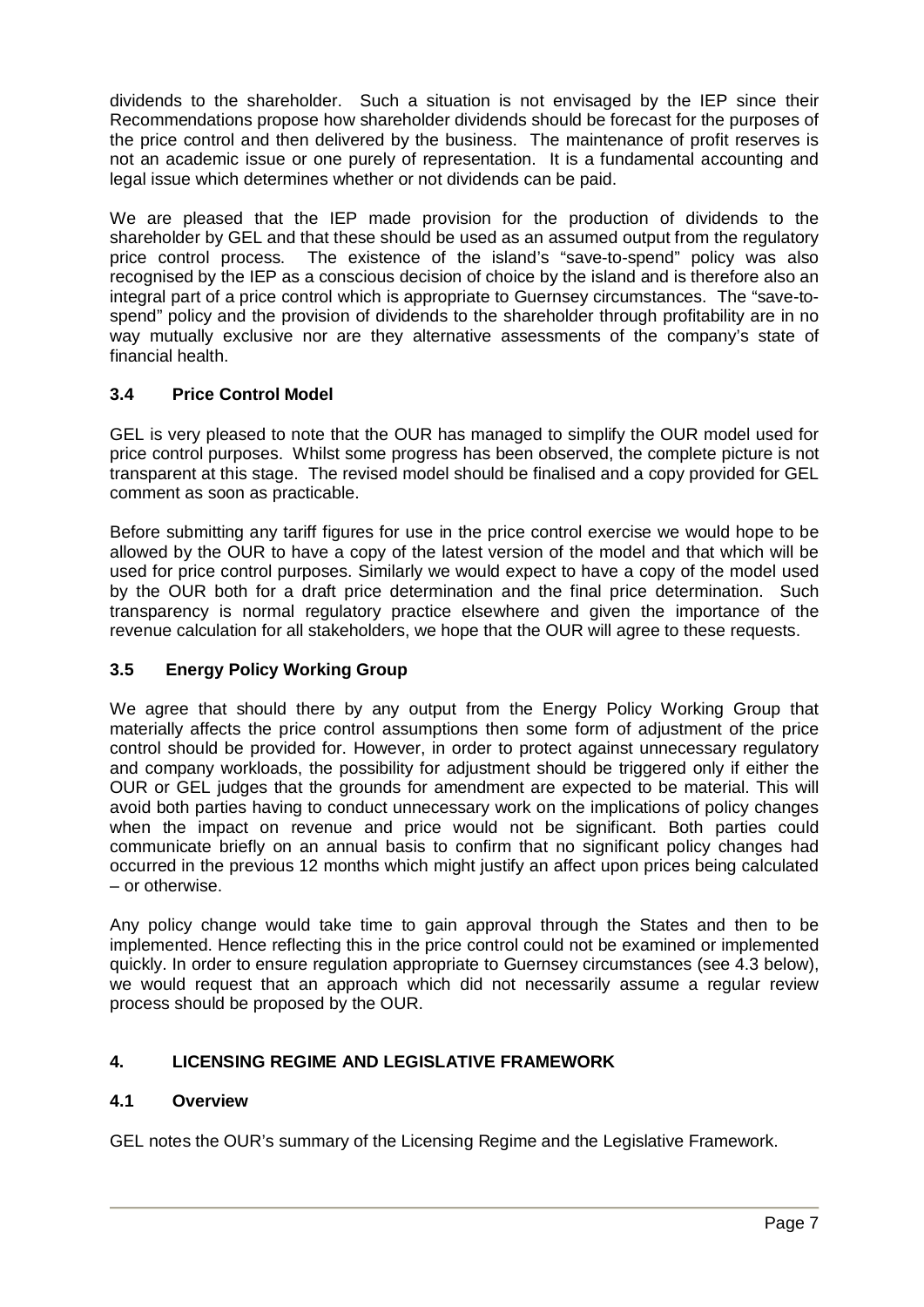# **4.2 Current Licensing Regime**

The framework is noted.

# **4.3 Legislative Background to Price Regulation**

Following the letter to the States of Deliberation in May 2006 new duties were placed upon the OUR. These included that the Regulation of Utilities (Bailiwick of Guernsey) Law, 2001 should be amended to add a duty for the OUR to "regulate in a way that is proportionate to Guernsey circumstances".

The States Guidance to TRD referred to by the OUR in this section is highly relevant here since GEL and its shareholder will, as a result of the guidance, not be operating in such a way as to propose prices which would ordinarily represent full commercial returns to the shareholder. This needs to be specifically taken account of by the OUR when calculating any adjustments to the allowed revenue under the price control from that proposed by GEL and the shareholder. In GEL's view, without this recognition, there could be a significant lack of reflection of Guernsey circumstances, leading to a disproportionate regulatory response in terms of the level of allowed regulatory prices.

A further area that risks resulting in a disproportionate regulatory requirement is in the area of the complexity of the new price control and the consequentially more onerous reporting requirements which could result. At worst, GEL would hope that the New Price Control results in no new reporting and compliance requirements over and above those currently in existence. We would hope however to see reductions in reporting requirements to evolve now that regulation has "bedded down".

The IEP Report is a document devised for use primarily by the OUR. We note that within it are a number of Recommendations which are the basis for the way forward proposed by the IEP. Outside of the Recommendations are some observations, comments and suggestions. There is considerable scope for the totality of the IEP's Report to increase the complexity of electricity regulation on Guernsey. This would be counter to the decisions made by the States of Deliberation in May this year and the OUR's own stated goal of reducing the level of regulation. We very much hope that the OUR will maintain the objective to reduce regulation wherever possible when considering the IEP's Report.

# **5. PRINCIPLES OF GEL'S PRICE CONTROL**

# **5.1 Form**

The discussion on the form of control does not deal with pass-through requirements, which are a key feature of GEL's cost base. The proposed RPI±X formula is only appropriate for an element of GEL's costs. For the element of GEL's cost base for which RPI is relevant, GEL agrees that an RPI-X form of control is appropriate.

However, the most significant feature of GEL's costs in total is the volatility of international fuel oil prices and the import prices which are driven by European electricity prices. A passthrough formula for these elements of costs is appropriate, rather than an RPI-X form of control. GEL would therefore propose a form of price control with simple automatic correction of prices if generation prices (oil and import) change from the level forecast by the OUR. A simple automatic correction mechanism was suggested by GEL last year and developments with the OUR since then have started to progress this important area of thinking under the existing Interim Price Control.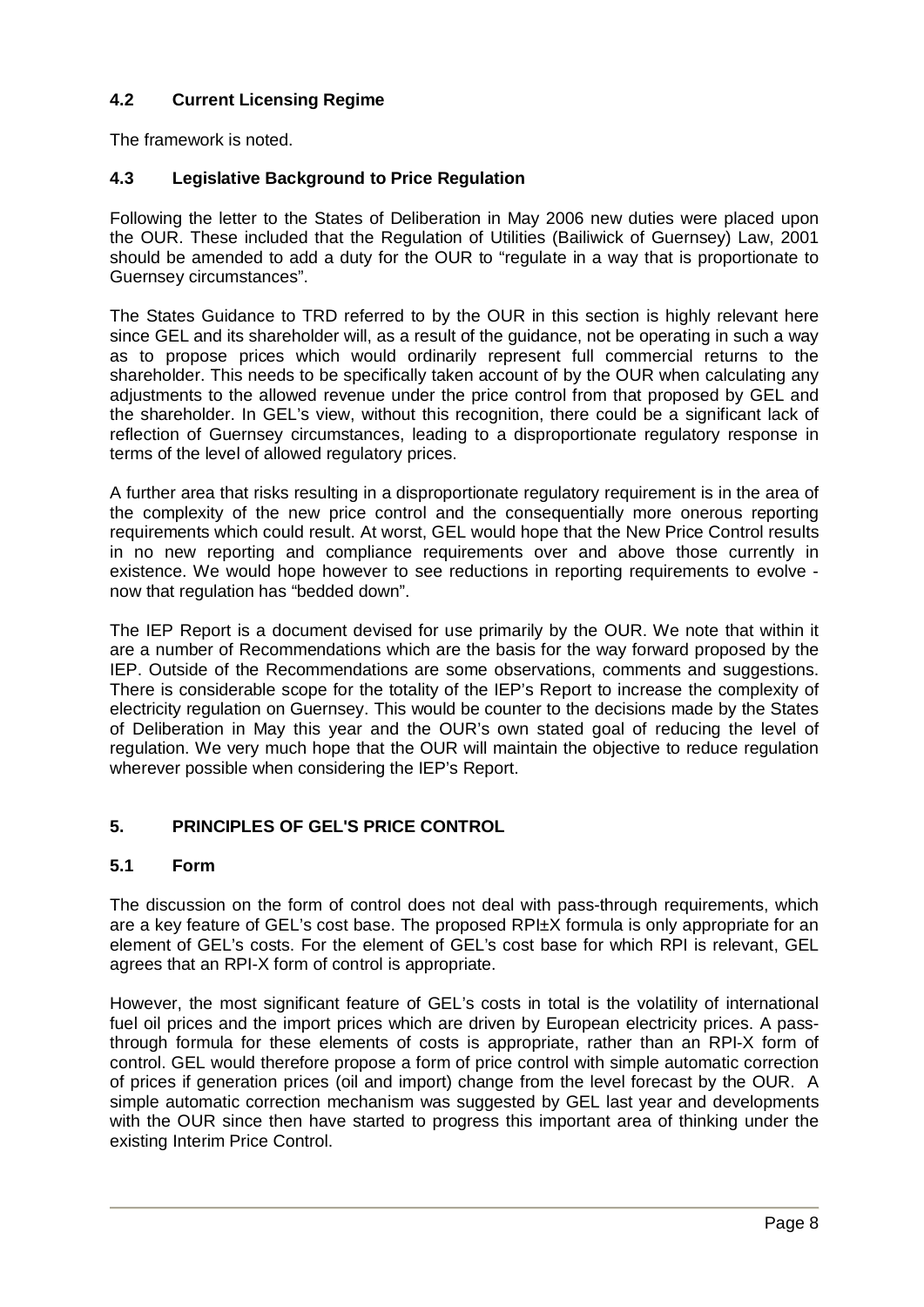We hope that the OUR will agree to further this work over the next few weeks so that an unambiguous mechanism for the future can be consulted upon at the draft decision stage of the OUR's process.

In summary, GEL's price control should therefore have two elements: a pass-through element to accommodate changes to import and generation prices; and an RPI-X formula for other costs. GEL sees no reason to change the form of control from one where customer price levels are set in advance for a period and a simple adjustment to prices is then available for the future, should actual import and fuel prices not outturn at predicted price levels. GEL believes that the form of regulation should continue to be one of control of prices rather than revenues.

#### **5.2 Scope**

GEL agrees with the scope of the control and the associated proposed list of tariffs although the list set out is not quite complete. It excludes the Boiler Tariff and there are elements of the Maximum Demand Tariff missing - installed capacity and power factor data appears not to have been included. The scope proposed by the OUR remains unchanged from that included in OUR 05/31and is restated correctly overleaf for completeness:

- Standard Tariff:
	- o Standing charge; and
	- o Unit charge.
- Super Economy 12:
	- o Standing charge;
	- o Low rate unit charge;
	- o Normal rate unit charge.
- Industrial Economy Tariff High Voltage Supplies:
	- o kW charge (April-October);
	- o kW charge (November-March);
	- o Low rate units;
	- o Normal rate units;
	- o Installed capacity charge; and
	- o Power factor charge.
- Industrial Economy Tariff Low Voltage Supplies:
	- o kW charge (April-October);
	- o kW charge (November-March);
	- o Low rate units:
	- o Normal rate units;
	- o Installed capacity charge; and
	- o Power factor charge.
- Maximum Demand Tariff High Voltage Supplies:
	- o kW charge (April–October);
	- o kW charge (November-March);
	- o All units;
	- o Installed capacity charge; and
	- o Power factor charge.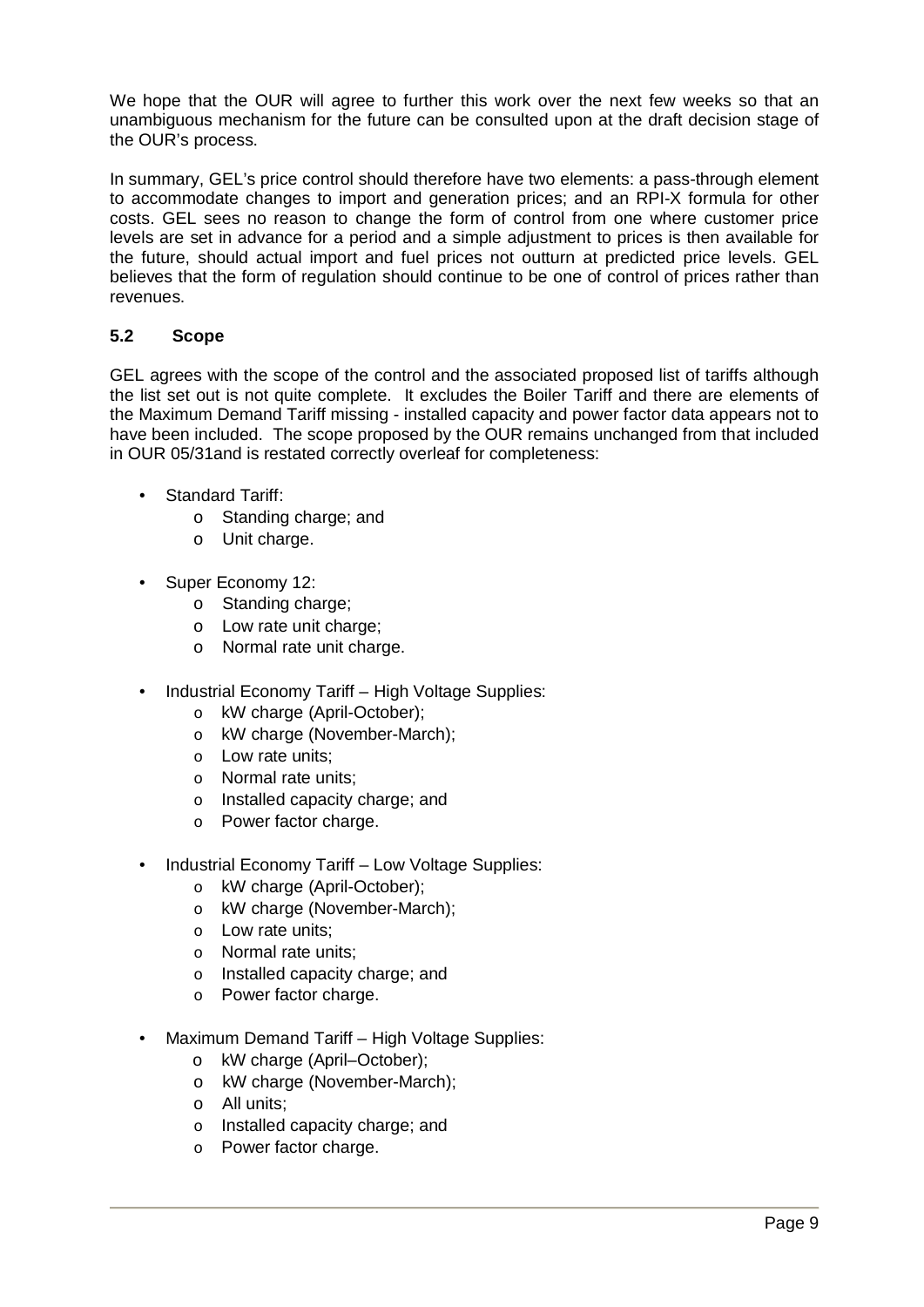- Maximum Demand Tariff Low Voltage Supplies:
	- o kW charge (April–October);
	- o kW charge (November-March);
	- o All units;
	- o Installed capacity charge; and
	- o Power factor charge.
- Heat Pump Tariff:
	- o All units.
- Non-Peak Tariff:
	- o Standing charge; and
	- o All units.
- Superheat Tariff:
	- o Standing charge; and
	- o All units.
- Public lighting Tariff:
	- o Standing charge; and
	- o All units.
- Boiler Tariff:
	- o Standing charge; and
	- o All units

The actual level of revenue under the price control will be determined by the OUR via the agreed New Price Control. When considering how this is reflected in actual tariffs GEL is very much aware of the customer perspective and the need to minimise confusion. The complexities of regulation should be "behind the scenes" as much as possible and price messages to customers should be simple.

We understand that the OUR has written to GEL's shareholder to gain input on the issue of the concept of a Customer Dividend. We would hope that the OUR will update us as soon as possible on progress in this area. We note that the IEP made no Recommendation regarding either a Customer Dividend or the Structure of Charges to customers.

Quite apart from the above issues, we do not believe that it is appropriate to consider any wider consideration of tariff rebalancing at this stage. However, GEL would expect to be able to discuss tariff rebalancing with the OUR during the period of the price control if it becomes appropriate.

To facilitate this, the price control direction should be framed so that a re-balancing of tariffs could take place during the six year period, subject to the intended total revenue being unaffected by the rebalancing and also subject to satisfactory re-assurance to the OUR by GEL that any re-balancing was justified on the grounds of improving the cost reflectivity of tariffs to customers.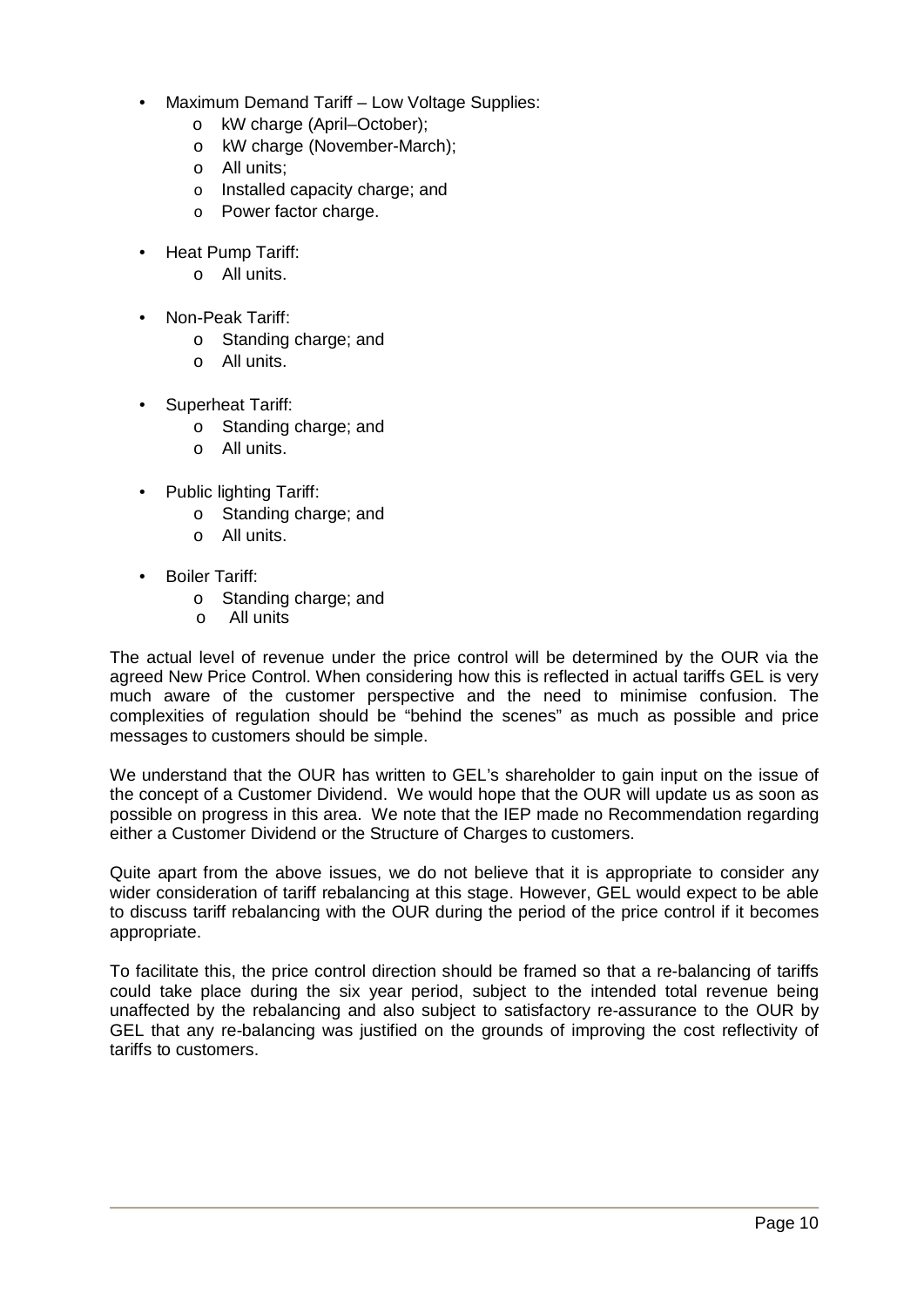# **5.3 Price Control Structure and Financeability**

# *5.3.1 The structure of a price control*

The structure diagram for the price control shown in this section is too high level to be meaningful to GEL and some further discussion with the OUR would be helpful. For example, capital expenditure is not included and although a regulatory depreciation schedule is correctly mentioned, its inclusion appears to be inconsistent with the statement on depreciation in Section 6.3 (see below). Further additional detail is required and GEL would then be in a position to comment accordingly before the draft direction is issued. As mentioned in Section 3.4 above, there is no substitute for a copy of the OUR's revised model – which would be invaluable in assisting discussion of precisely what is proposed in this area, which is of vital importance to the company.

#### *5.3.2 Financeability*

In this section of the OUR's document there is an over-emphasis and a dominant focus on "cash" and "save-to-spend" issues at the expense of profitability and dividends, when considering company finances under the price control. In GEL's view, both of these factors need to be given a balanced role in the regulatory perspective of GEL's finances. The proposal by the OUR to use "the level of cash in the save-to-spend reserve" as the "key variable on which to assess financial viability" is not consistent with GEL's view. Furthermore, GEL does not agree with the OUR's view to place "less weight on accounting accruals and provisions such as depreciation". This is a key issue since the focus proposed by the OUR could well result in no dividends being made to the shareholder for the foreseeable future. This would be entirely inconsistent with the IEP Report.

It was set out in the Recommendations of the IEP Report that TRD should have the major role in determining company cash levels under the save-to-spend policy and dividend levels under the price control - but this is not made clear in this part of the Consultation. We refer here to Recommendations 1 & 2 from the IEP Report in Annex A of the Consultation.

Based upon the proposals set out in this Section 5.3.2 and Section 8 of the Consultation, GEL expects modelling to show that GEL would be not be profitable for the foreseeable future and it would be unable to pay a dividend. This is not consistent with the IEP report, which clearly expected dividends to be paid. The primary cause of this adverse situation is the OUR's focus primarily upon cash reserves in this Section of its proposals. The OUR should model the price control impact with regard to profits available for distribution as well as to cash reserves  $-$  a balanced approach is required.

This Section of the Consultation makes reference to the working capital needs of the business but these needs are not referred to later in the Consultation, where it is assumed that capital expenditure is the only relevant consideration. There are a range of risk management issues which will be required to be taken account of by the shareholder when it determines the level of cash reserve that is necessary.

# **5.4 Monitoring and Compliance**

GEL would welcome any proposal for compliance arrangements which are simple and transparent and which will result in certainty over pricing decisions. Arrangements had previously been proposed by the OUR last year but did not come into being. It would be helpful if a date were to be set for a draft set of arrangements to be made available for comment by GEL, so that the proposed deadline of having them in place prior to commencement of the price control can be achieved through achievement of progressive milestones.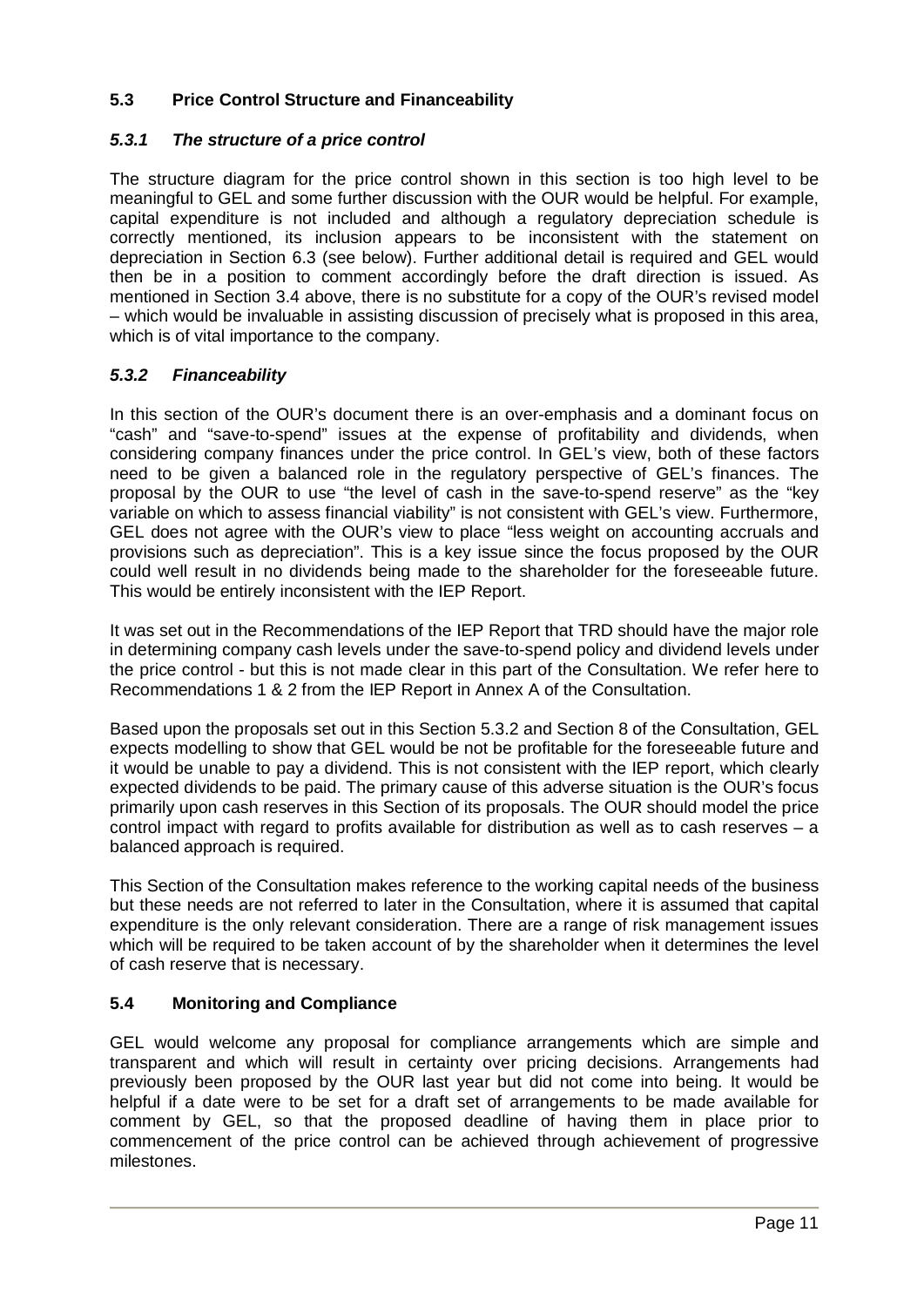Based upon discussions with the OUR on several aspects of the proposed New Price Control, GEL has increasing concerns that the new price control will be so complex as to require increased regulatory compliance requirements in the future. This is contrary to the "lighter touch" trend for regulation on Guernsey envisaged by the States of Deliberation in May 2006 (as discussed earlier in the Consultation response).

# **6. PRICE CONTROL FRAMEWORK**

#### **6.1 Price Control Period**

GEL remains of the view that a six year price control is required - so long as appropriate pass-through arrangements for import and fuel prices can be agreed. This would produce the vital business certainty that has been lacking since Commercialisation. By April 2007 GEL will have been involved in price control discussions with the OUR for over four years and a six year price control period would reduce regulatory costs and represent implementation of regulation proportionate to Guernsey. Any price control of a much shorter length of time may not be sustainable in terms of regulatory costs and workload.

An appropriate length of price control can only be agreed if the form of price control is appropriate. The GEL price control needs to be one with a simple form of pass-through of import and fuel price variances and should not be of the RPI±X format for all costs.

#### **6.2 Opening Regulatory Asset Value**

The return on turnover used in the Interim Price Control is inappropriate for GEL's capital intensive business and GEL welcomes the OUR's support of the IEP's firm proposals to base a return upon an asset base approach.

GEL supports the OUR in implementing the IEP's Recommendations 4, 5 & 6 for a two tier approach to asset valuation, so long as the values used are supportable as reasonable estimates which are stable over a period of time. Single point values of assets and returns will not be reliable estimates to be used to implement the IEP's Recommendations since they will be spurious to the precise point in time that is chosen.

The IEP made Recommendations regarding two categories of assets according to two time periods – Commercialisation and subsequently. The IEP did not propose that the period between Commercialisation and the next price control period (April 2007) should be treated as a separate third period. The OUR's suggestions in this Section of the Consultation regarding assets for that third time period are not therefore consistent with the IEP's Recommendations.

In GEL's view there is no question of a third period for the classification of assets and therefore the post Commercialisation rate of return (RAB new) should apply to all core assets since 1 February 2002.

The question raised regarding the roll forward of GEL's proposed two asset categories can only be properly responded to within the context of the OUR's price control model (see Section 3.4). GEL would welcome clarification from the OUR on this area of the model before responding in detail on the arrangements proposed. GEL can of course maintain an appropriate split of assets pre and post Commercialisation until all pre Commercialisation assets are either fully depreciated or disposed of.

In this Section of the Consultation the OUR States that: *³Historic evidence showed the sum of funds provided by the States as shareholder were zero´*. This is not correct, as was shown in GEL's submissions to the OUR in 2005 on the price control.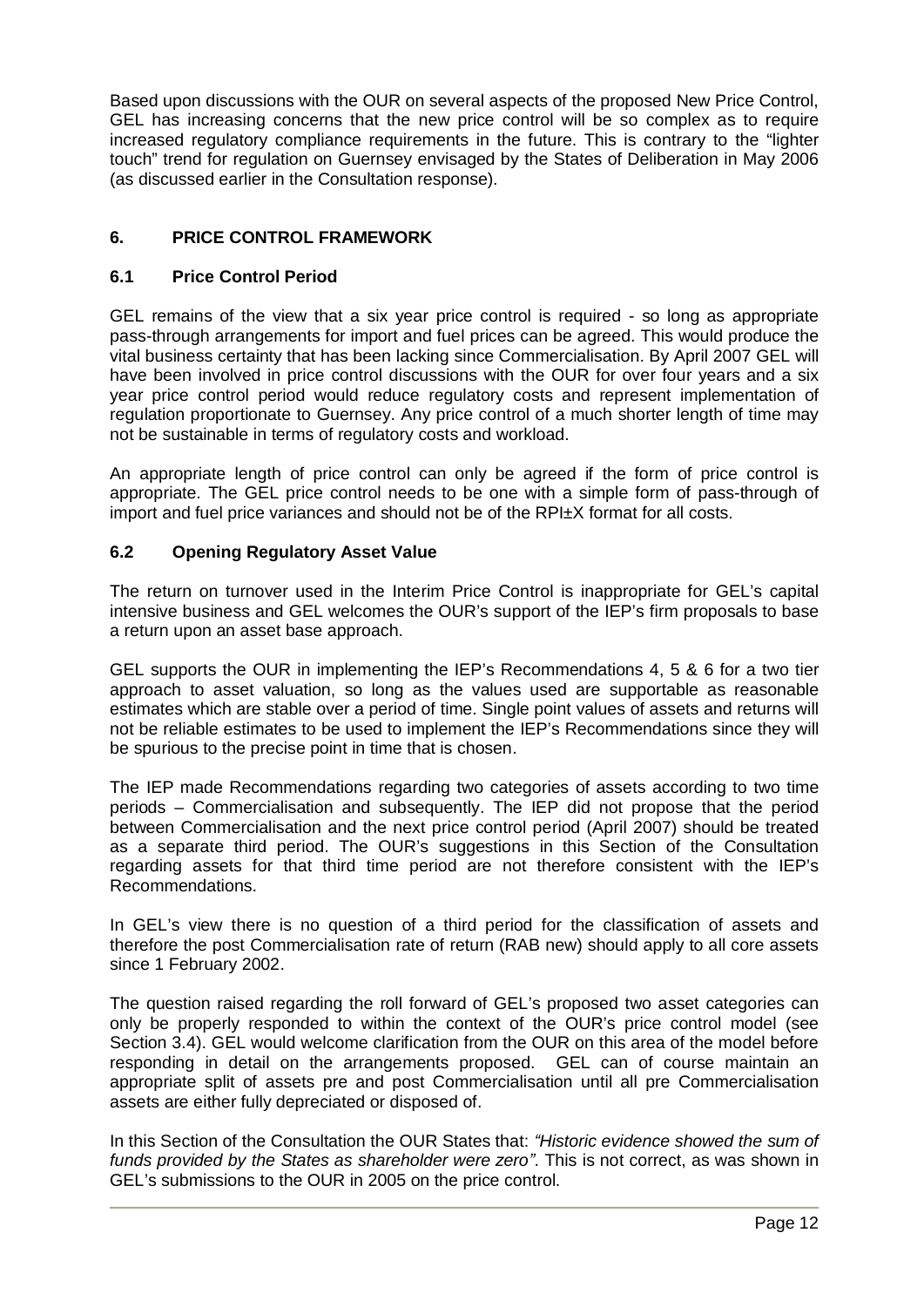In the OUR's Question 4, reference is made to capital investment to the date 31 March 2007. This value will not be available until after the price control is due to come into effect.

# *6.2.1 Return to shareholder on RAB (historic)*

Although GEL can accept the IEP's Recommendations in this area, GEL does not agree with the reasoning and the approach that the OUR proposes for implementation. The OUR uses a financial return figure which is too specific to be a reasonable approximation of GEL's returns in the period leading up to Commercialisation.

The OUR's proposal to allow only a 0.245% return on pre-commercialisation assets should be replaced by a return figure calculated over a longer time period than that proposed by the OUR. In any case, the OUR's figure relates to a 10 month period, rather than to a 12 month period. To set the return for all future years on just one figure risks an extremely spurious basis for future returns to the company on its main asset base. Furthermore, when inflation is taken into account, should the value of 0.245% proposed by the OUR be considered nominal then it is a significant negative value when expressed in real terms. The IEP regarded the value of 2% real being too low for post-Commercialisation investment and a significant negative return for pre-Commercialisation assets would be in very stark contrast. It is extremely difficult to envisage any possible justification for a return on assets which is less than zero in real terms – particularly when that value is to be used for all future years on the main asset base of the company.

GEL calculates relevant values for a return as follows for the 12 month periods to the dates shown overleaf:

March  $1998 = 7.096\%$ March 1999 = 11.009% March  $2000 = 6.132\%$ March  $2001 = 2.128%$ March  $2002 = 0.549%$ 

 $AVERAGE = 4.807%$ 

GEL suggests that rather than GEL and the OUR suggest alternative figures, that an average value of 4.807% should be adopted. GEL believes that assuming the use of an average over a time period is a robust implementation of the IEP's recommendations in this area. If adopted, the OUR's suggestion would have a major impact upon future shareholder returns and this would be based upon largely spurious data at one precise point in time. The unique and extraordinary items influencing GEL's accounts and returns in that one period would then unduly be deemed by the OUR to be appropriate circumstances to apply for all future years.

GEL notes the evidence of a similar approach to the one suggested by GEL being taken in the precedent case quoted by the IEP. This indicates evidence that implementation in the water sector quoted by the IEP supports GEL's position of not using a single return value derived from one period.

GEL considers it appropriate to exclude the exceptional income from the BCCI liquidator in determining the return. This would adjust the above average figure downwards to 4.3%, which would be acceptable to GEL.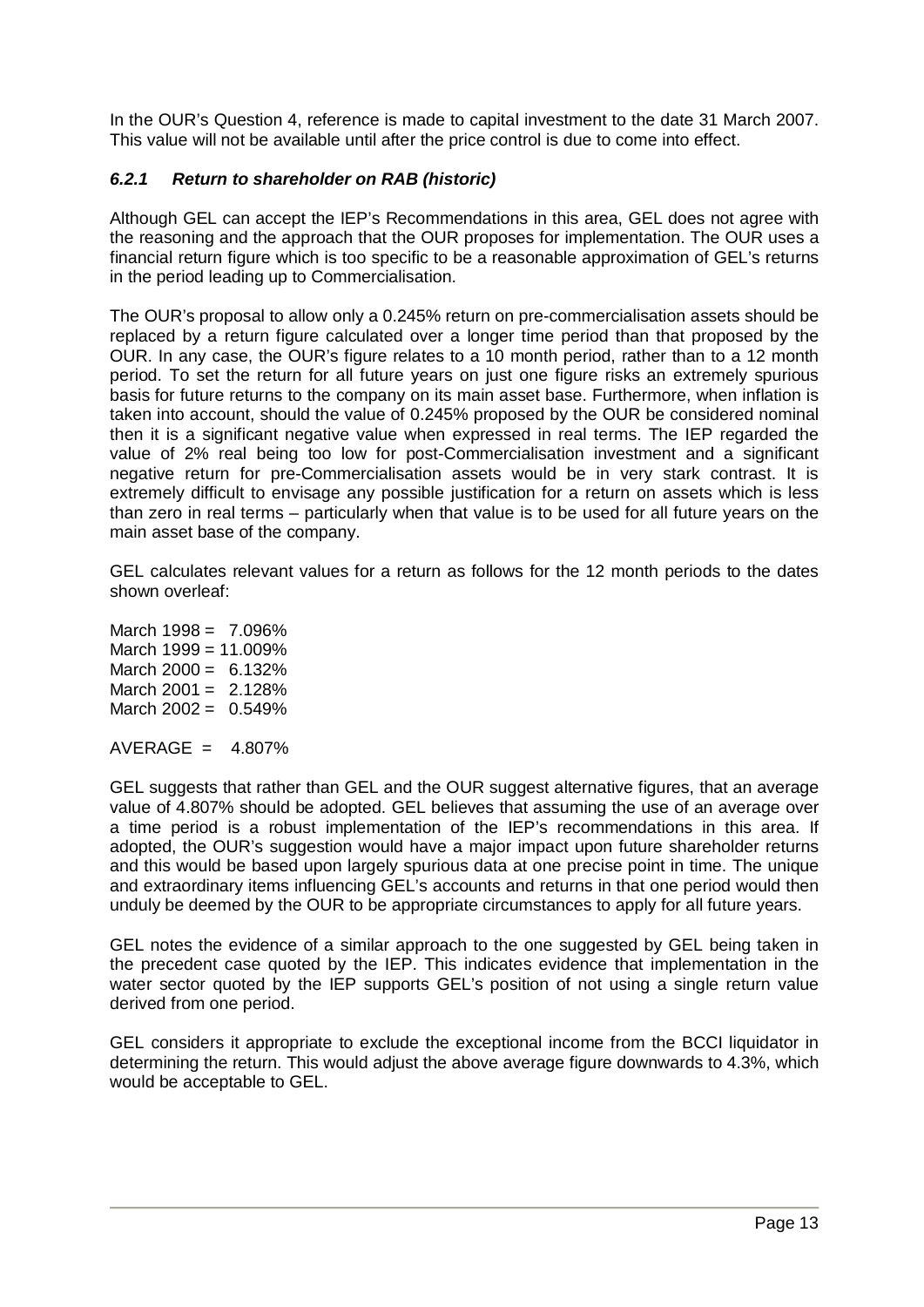# *6.2.2 Return to shareholder on RAB (new)*

GEL welcomes both the IEP's and the OUR's recognition that a real pre-tax WACC should be applied to new investments. GEL's views on this matter are supported by work by G Horton, which has been sent separately to the OUR. This would support figures within the range of 5.97% to 7.81% (both real values), which is being considered by the OUR.

GEL believes that a low value within the range suggested by the OUR in its Consultation should tend to be considered for the return on new investment. This is so that the impact on prices for future customers is not too marked as new assets replace old assets. This is particularly the case if the OUR chooses to apply a very low return for existing assets, since customers would then face an artificially steep trend in price increases in the future.

GEL has considerable concerns that the OUR is proposing to apply too low a value to pre-Commercialisation returns and possibly too high a value to returns on new assets – leading to instability for customer price trends. There is no evidence that the IEP expected very large differential return levels to result, in practice, from its theoretical proposals to use two asset bases.

The interim period from Commercialisation to March 2007 was not invoked by the IEP's Recommendations and therefore need not be referred to. If it is to be referred to by the OUR, then the return on assets provided within the period should be the same as is used for assets going forward. However, any extending of the post-Commercialisation period to March 2007 is neither factually correct nor consistent with the IEP's Recommendations.

GEL believes that the OUR's considerations regarding per kWh and fixed charge issues risk unnecessary complexity when trying to explain a New Price Control to customers. We understand that the concept of a Customer Dividend has been referred by the OUR to GEL's shareholder and hope to be kept informed by the OUR of its progress in this area.

#### **6.3 Depreciation schedule**

GEL would like to review carefully the OUR's proposals in this area once the OUR's modelling approach has been clarified. At present it appears that the OUR's approach would result in regulation which is disproportionate to Guernsey circumstances since the OUR is not proposing to allow depreciation based upon historic cost accounting.

GEL had requested that this topic of depreciation be included in the IEP's Terms of Reference since it was a key area of the price control discussions in 2005. However depreciation was not included in their Terms of Reference and therefore the IEP did not make recommendations in this area. Although the IEP did not specify an approach to depreciation in its Recommendations the report appears to assume that a standard approach is to be adopted.

The standard "building block" approach to electricity price control regulation should indeed be used by the OUR for GEL's price control. Existing assets have useful lives and depreciation charges to the profit and loss account are providing for a reasonable charge for the usage of the asset in the financial years. With all other income and expense unchanged, the net cash arising over the full useful life of all existing assets would ultimately, under the historic cost convention, allow cash to be banked until a new asset of the same type is acquired to replace the old one. Depreciation that has not already been charged to the profit and loss account in respect of existing assets should be allowed both for statutory and regulatory purposes.

Under standard accounting approaches, depreciation charges to the profit and loss account are used to provide for a reasonable charge for the usage of those assets in the relevant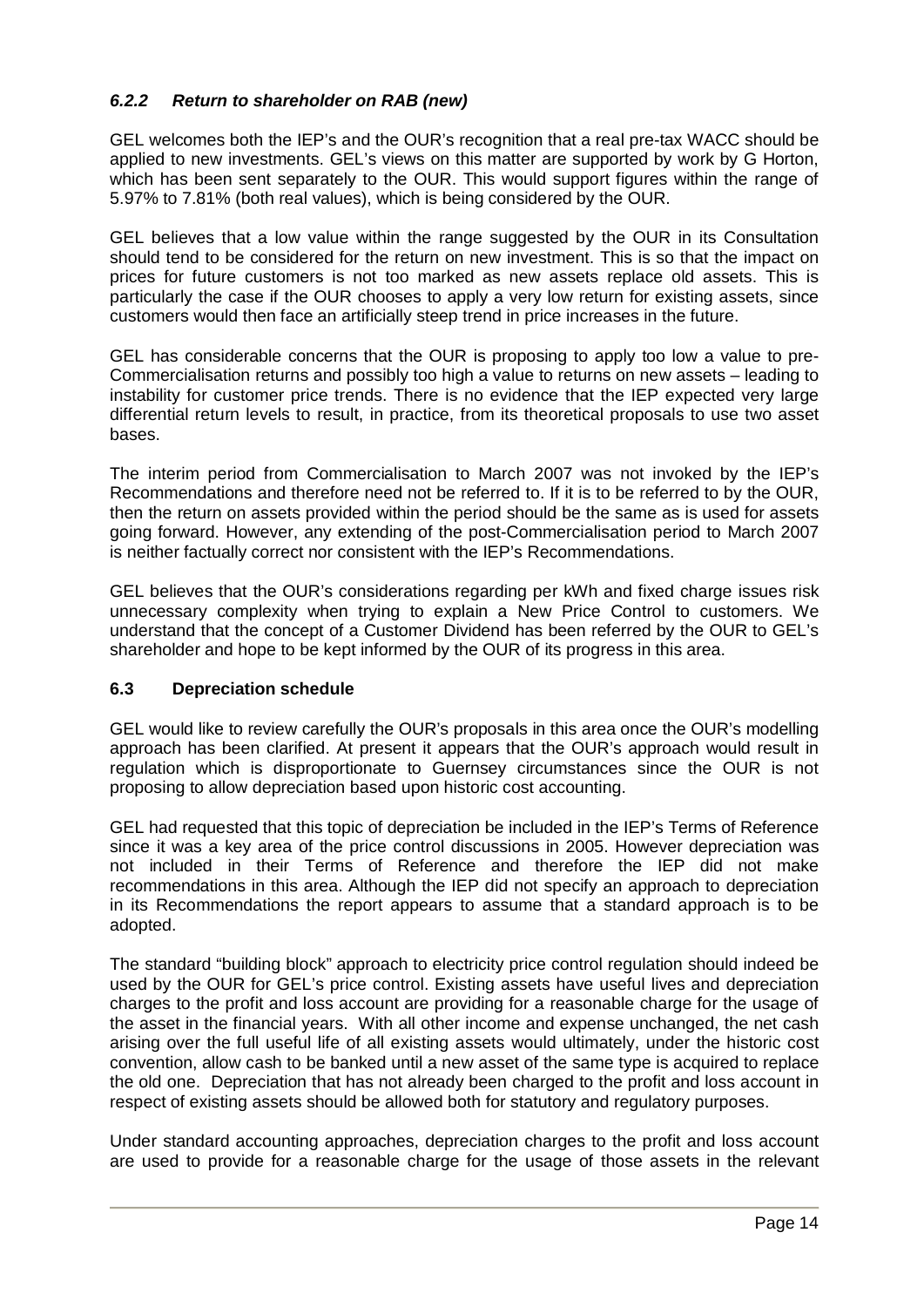financial years. GEL suggests that the OUR adopts an approach to price control modelling that includes a depreciation charge in its regulatory analysis.

Under the OUR's proposals to suggest a new period between Commercialisation and the new price control (which was not envisaged by the IEP) there appears to be the proposal that there would be no depreciation allowance for assets purchased between Commercialisation and 1 April 2007. This is an unreasonable position to adopt, for the reasons outlined above.

Depreciation is a fundamental accounting principle which should be recognised and allowed. As the OUR has recognised, capital expenditure can fluctuate significantly in any year. GEL does not consider that fluctuating values in this respect are at all desirable. The matter of the lower return on assets that existed at the point of commercialisation is already dealt with in the treatment of the RAB (historic). As far as depreciation is concerned, historic and new assets should be treated in the same way.

#### **7. OPERATING COSTS**

GEL believes that all efficiency reviews can be helpful if they are factually accurate and are specific to GEL's circumstances. Under such circumstances GEL will be pleased to implement any genuine examples found where areas for improvement can be implemented to provide net benefits to customers and the company's operations.

In the last price control review, the evidence was never forthcoming from ESBI to support the operating cost savings outlined in their report for the generation area. The historical savings in overhead costs as part of existing business cost performance was not picked up by their methodology and their work did not recognise the additional activities required in this business area as a result of Commercialisation.

Regardless of the method used to derive current and future efficiency suggestions – whether top down or bottom up – the predicted savings needs to be realistic and achievable as a result of being based upon relevant and sound analysis.

Although GEL has been afforded the opportunity to comment upon the Draft PPA Report, no significant degree of correction of the report for the errors identified in it by GEL has taken place when PPA prepared the Final Report set out in Annex B of the Consultation.

GEL expects the OUR to recognise that the establishment of unrealistic efficiency targets which cannot be achieved without serious prejudice to the company's core service will be a serious disincentive to the company in continuing its drive for greater efficiency.

#### **7.1 Introduction**

The cost headings and definitions set out by the OUR in Table 7.1 are understood by GEL and can form a sound high level basis for distinguishing between different levels of management control and different types of activity.

Taking account of the specific observations made below by the OUR upon efficiency, the suggested top down approach to overall cost levels does not take account of GEL's circumstances and the bottom up analysis of generation costs contains uncorrected errors that GEL has commented upon separately. In both cases the predicted cost savings from efficiency will not be achievable by GEL and so should not be assumed for price control purposes.

GEL agrees with the content of Table 7.2 as a high level representation of examples of the approaches that can be taken for different cost categories and the associated rationales.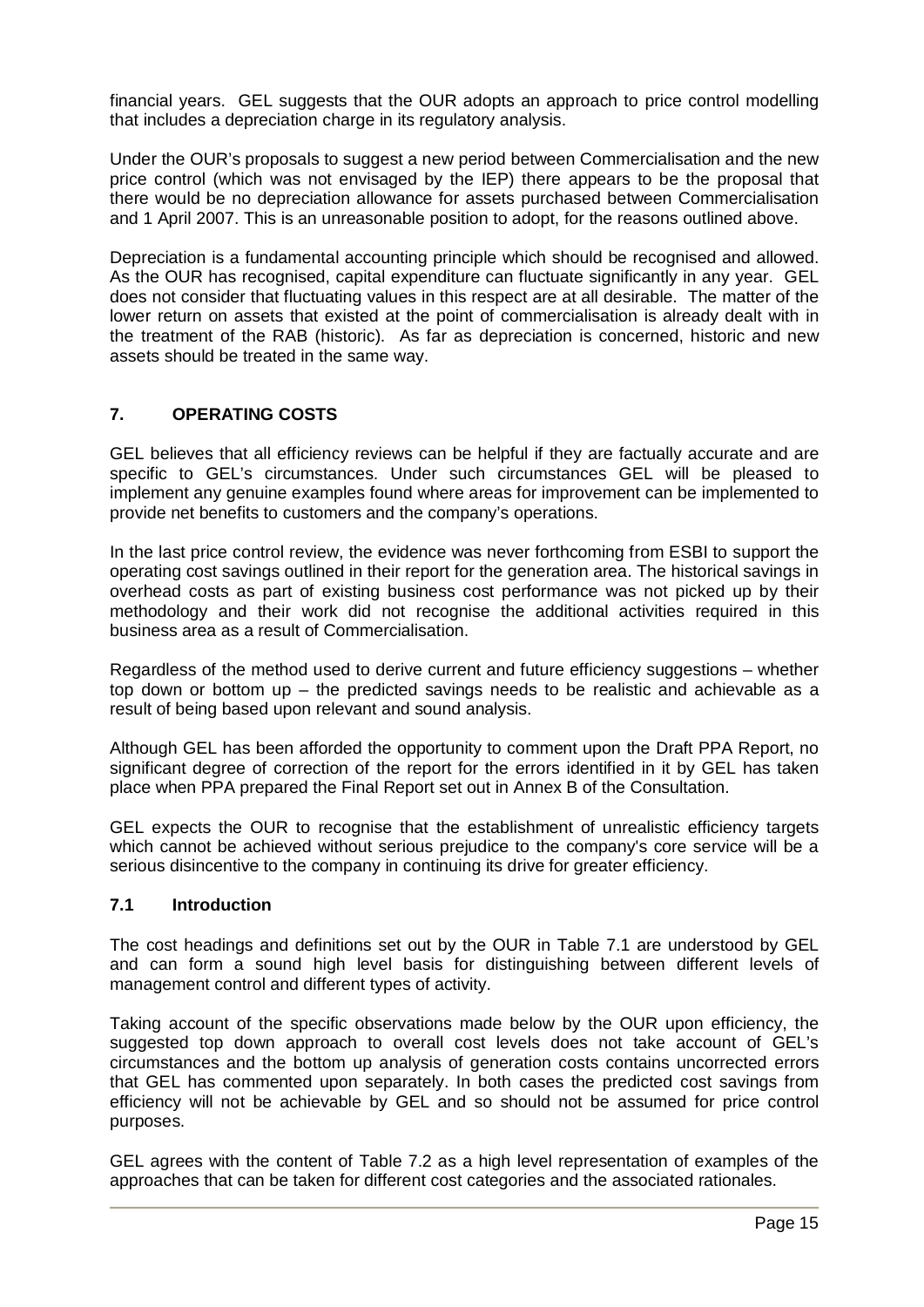The work by PPA has been complex, data intensive and costly in terms of GEL staff time. In spite of this, significant errors have been made by PPA. This causes the need to question very seriously whether this work has been an example of "regulation in a manner *proportionate to the circumstances in Guernsey´*.

Tables 7.3 and 7.4 contain data for very different organisations to GEL, in different jurisdictions to Guernsey and in different sectors to that of the integrated provision of electricity. In addition they relate to organisations which did not go through the changes experienced by GEL pre-Commercialisation in which substantial change and cost savings were achieved. They are therefore not appropriate benchmarks. Use of such benchmarks would result in operating costs which were unsustainably low. As a result, the price control would be too harsh and price regulation would not be proportionate to the circumstances in Guernsey.

In contrast to this view, the OUR states, when referring to the suggested benchmarks, "those *industries that in many important respects share common features with GEL´*. The Consultation does not however identify these respects. The list is very long however of the very different features for all of the suggested companies, each of which is very much larger than GEL – some by a factor of several thousand times. GEL is a very small company with consequentially very high levels of efficiency and cost savings achieved elsewhere in other sectors in very much larger companies cannot be achieved under the specific circumstances of Guernsey Electricity.

For GEL the price control must be appropriate to the circumstances of a small, highly efficient company which operates the full range of electricity supply business processes, after a period of substantial cost reductions in the lead up to Commercialisation. This would bear little resemblance to the circumstances of other sectors in the UK during the full period of the 1990s after a privatisation which was wholly different in terms of both circumstances and objectives.

# **7.2 Overhead costs**

GEL has already covered these issues in 2005 in its Response to the OUR's previous Consultation. These are summarised again in the Confidential Annex A to this Consultation Response. Activities and costs in the year ended 31 March 2006 and to date confirm GEL's view – as presented to the OUR last year.

The proportions in 2001/2 are inappropriate bases for the setting of future efficiency targets. This is because the period relates to a pre-Commercialisation situation when the scope of activities in that area of the business was very different to what has been required since Commercialisation. There are a number of business activities and operational functions which are now required which would not be included in the benchmark cost proportions if the year 2001/02 is used. This would then have the effect of setting future allowances below efficient cost levels.

#### **7.3 Generation costs**

GEL's Response to this Section is contained in a Confidential Annex B to the main Response.

#### **7.4 Pass-through of fuel and imported electricity costs**

Further detail of the OUR's pass-through proposals is provided in this section of the Consultation and any such clarification is welcomed by GEL.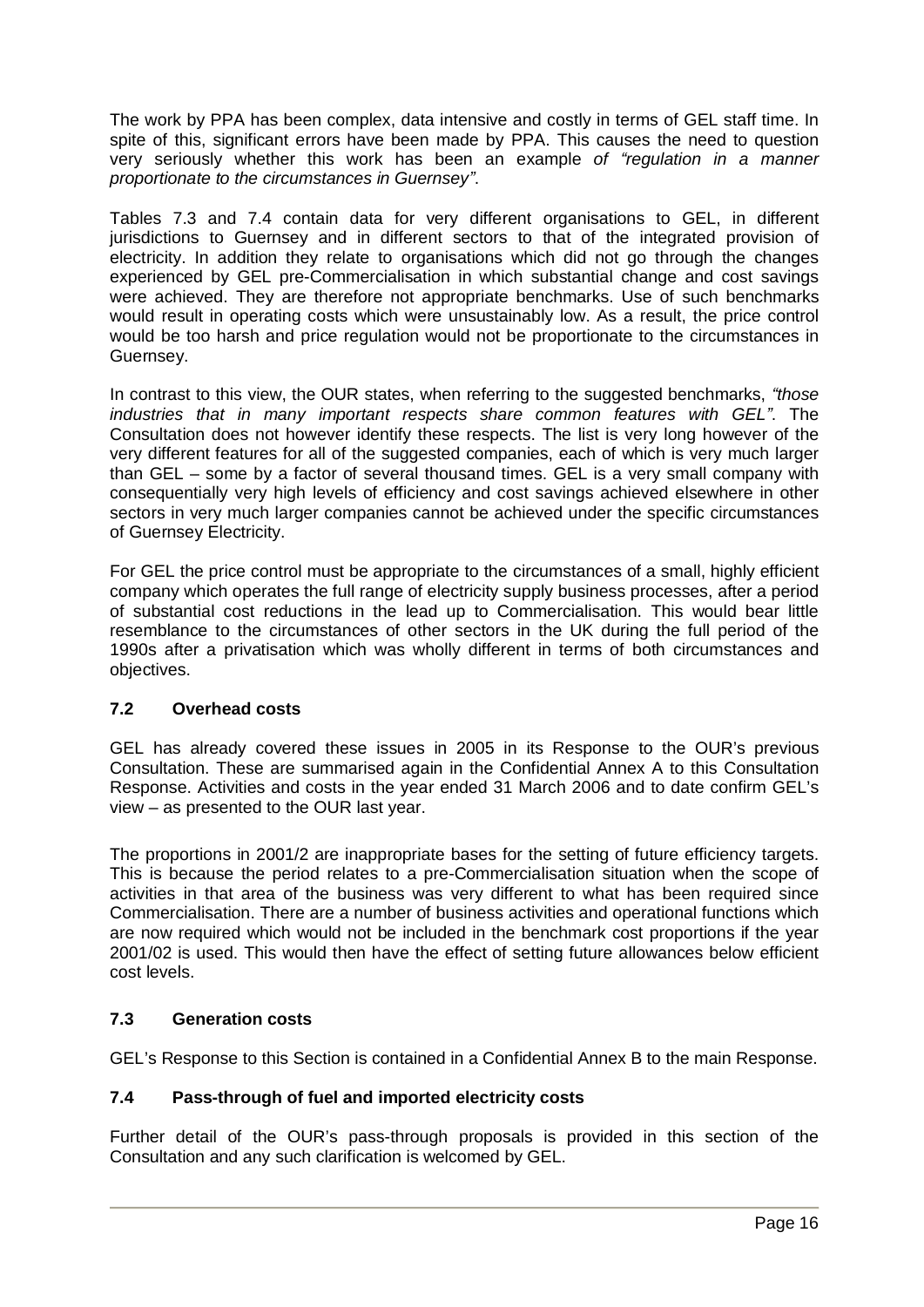GEL believes that understanding of the OUR's proposals can only be obtained through the calculation of a provisional estimate of all pass-through correction amounts. Full calculation of pass-through amounts is a key issue for GEL and for customers due to the large amounts of cost involved. The price control needs to provide for pass-through correction via an agreed formula.

GEL has very recently received information on this topic with respect to the Interim Price Control and is examining the detail of the OUR's work. GEL notes that the OUR proposes in this Section of its Consultation that *³an alternative approach might be appropriate given a potentially longer price control period´.*

GEL's comments on that alternative approach are provided directly below and under the response to Section 9.3 of the Consultation.

#### *7.4.1 Fuel costs*

GEL looks for a simple form of regulation which is proportionate to the circumstances of Guernsey. GEL believes that the implementation of the type of annual correction mechanism being considered by the OUR could result in very onerous compliance arrangements in the future. This would represent a marked increase in regulatory activity over and above what is required at present.

GEL believes that a much simpler mechanism is required, which calculates solely the difference in fuel cost that would have been allowed by the OUR if the actual fuel price levels had been known in advance, when setting the price control.

#### *7.4.2 Imported electricity costs*

GEL looks here also for a simple form of regulation which is proportionate to the circumstances of Guernsey. GEL believes that the implementation of the type of annual correction mechanism being considered by the OUR could result in very onerous compliance arrangements in the future. This would represent a marked increase in regulatory activity over and above what is required at present.

GEL believes that a much simpler mechanism is required, which calculates solely the difference in import prices that would have been allowed by the OUR if the actual import price levels had been known in advance, when setting the price control.

# **8. CASH RESERVES**

This section of the Consultation does not refer to the IEP's Recommendation 1, which deals with cash reserves. Recommendation 1 from the IEP Report states that TRD should specify the required level of cash reserves. This therefore needs to be set out by TRD in order for matters to progress in this area. In Section 8.4, future contact between the OUR and T&R is referred to and this needs to be progressed as quickly as possible. GEL would like to assist in the process of reaching a conclusion on how the IEP's Recommendation 1 can be implemented.

There are no Sections in the Consultation on profitability and dividends which are equivalent to the Section on cash reserves. GEL would suggest that these matters are consulted upon as a matter of urgency since they are key financial indicators which deserve equal consideration to the issue of cash reserve levels. The IEP covered dividend levels in their Recommendations 1 & 2 and the current Consultation appears to be omitting those areas as a result of a focus mainly upon the issue of cash reserves.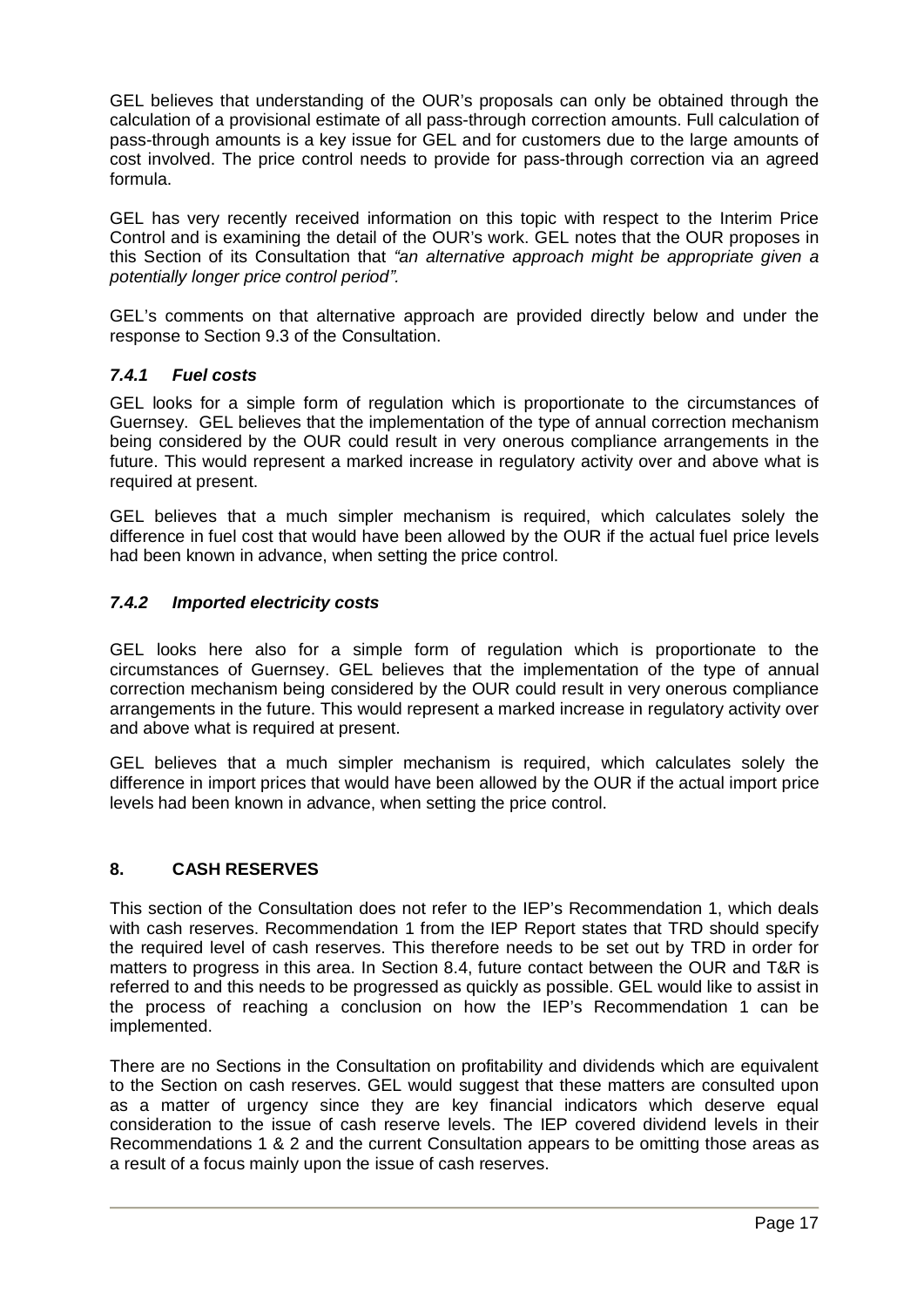Paragraph 20 of the IEP's report makes it clear that several issues within GEL's Financial Framework should not to be determined by the OUR, but rather are to be determined by the Departments of the States.

*³..we accept that it is for T&R (as shareholder) and C&E (with responsibility for energy policy and regulation) to determine certain aspects of the Financial Framework. These include:*

- *the appropriate valuation of GEL at the time of commercialisation;*
- *the basis of GEL financing (ie Spend to save);*
- *the shareholder returns to be expected;*
- *the use of cash surplus; and*
- *the incentivisation of GEL management.´*

Hence the OUR's questions 14, 15, 16, 17 & 21 – which relate to the above areas – are not legitimate matters for regulatory decision and consultation, if the IEP's recommended approach is to be adopted - although on the last of the above matters, the IEP suggests that T&R does consult with the OUR.

It is also clear from the IEP's comments on Sections 1 & 2 of GEL's Financial Framework (see Annex A of their report), that the OUR's role was envisaged as one of implementation in the areas covered by those parts of the Financial Framework.

In the IEP's comments upon Sections 6 & 7 on GEL's Financial Framework, it is very clear that the IEP expects GEL to be profitable. The IEP states:

*³If GEL earns positive returns on its RAB(s), as it should if it achieves its predicted level of efficiency, and if all new investment is financed out of the CAPEX cash reserves, then GEL should make profits in every year´*

The IEP then goes on to state:

*³Shareholder value will only be maintained if GEL adopts the investment, valuation and dividend policies as set out in comments above.´*

Based upon the proposals set out in Section 5.3.2 and Section 8 of the OUR's Consultation, which are open to interpretation, GEL would not necessarily be profitable nor would there be a dividend flow as expected by the shareholder. Furthermore, the OUR is proposing in Section 8 of the Consultation that cash reserve levels should be the prime indicator of the financial position of the company. Such approaches, if adopted, would be completely counter to the views of the IEP, as expressed in the excerpts above from their report regarding GEL's Financial Framework.

#### **8.1 Adjustment to opening cash reserve**

GEL does not consider the adoption of a "save-to-spend" policy as involving any form of *³premium to customer tariffs´.* Indeed the opposite can be shown to be the case, since the interest on cash reserves provides income to the company which is used to off-set costs of providing services to customers under the tariff.

Consideration of cash reserves for the price control should be restricted to the funding needs of the core business, and confirming that there is no cross subsidy between core and noncore. GEL are mindful of this and properly account for any funds that may be due to or from each part of its business. This applies to both forecast values and actual values.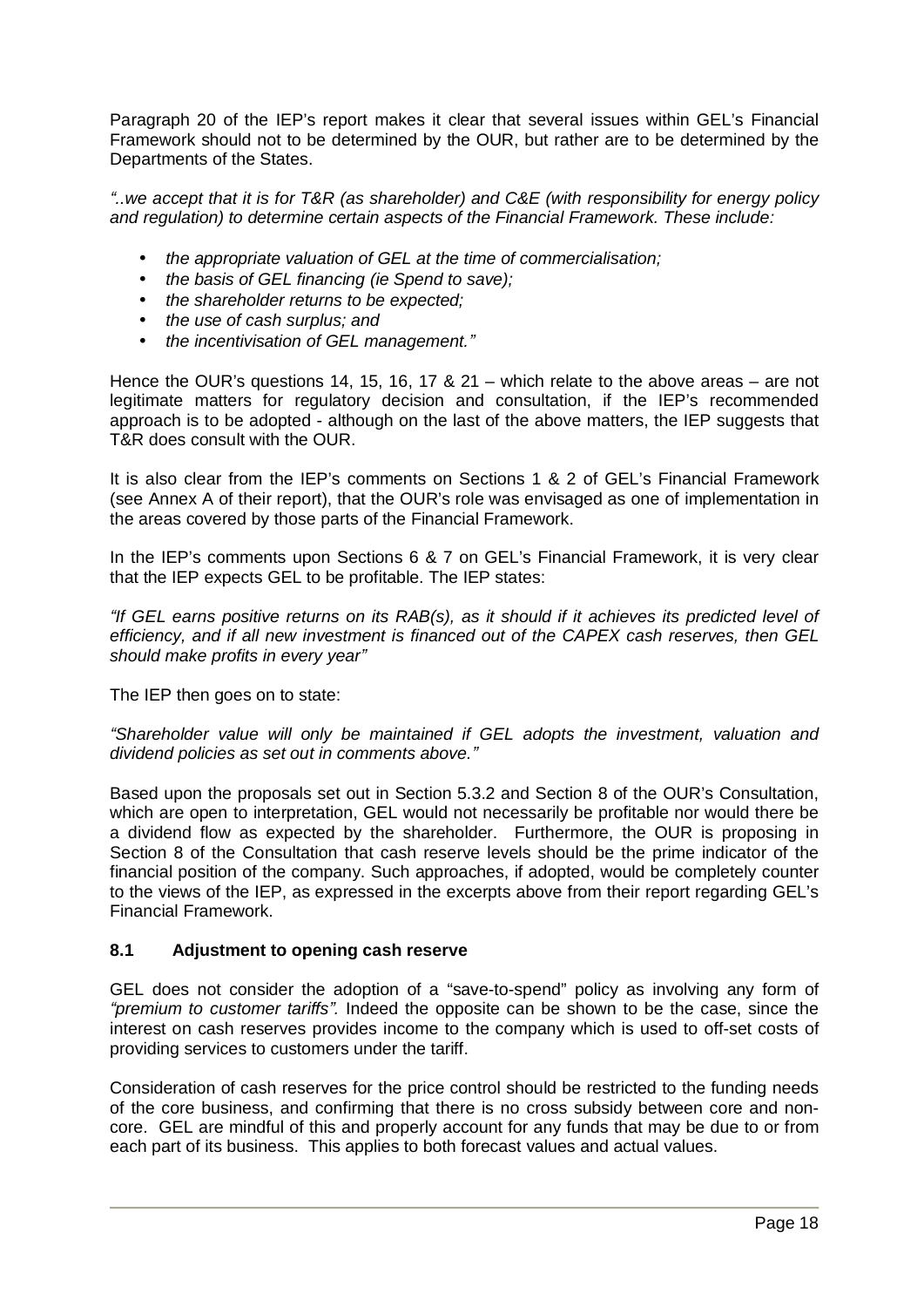The OUR has stated that its Direction in 2005 was based on achieving £17 million nominal by 31 March 2017 (£10 million real). Any movement in cash from today's position should therefore be considered in conjunction with 8.2 and 8.3 below.

#### **8.2 Level of 'Save to Spend' reserve**

This Section appears to suggest that the OUR will consider setting tariffs solely with regard to the cash levels required for capital expenditure each year. The relevance of profitability and dividends has already been referred to above.

As recommended by the IEP, the level of the cash reserve is a matter for the GEL shareholder – TRD. Once TRD has considered the matter and made its decision known then GEL would expect to target delivery of that level of reserve. Monitoring will of course be necessary and GEL would propose a "service standard" approach for a band range, with exception reporting to the shareholder – this being copied to the OUR for further regulatory consideration, if necessary.

GEL supports the OUR's proposal in this section not to involve itself with the significant resources that would be required to estimate and predict risks of cash levels falling below those required for planned capital expenditure. We agree with the IEP that cash levels are a matter for the shareholder. The proper governance of risk management of cash levels lies between the company and the shareholder. Regulatory involvement in this area is unnecessary and would be inconsistent with a "light handed" form of regulation which is appropriate for Guernsey.

# **8.3 Targeted level of 'Save to Spend' reserve for end of time horizon**

As explained above, we believe that the target level of the "save-to-spend" reserve is a matter for the shareholder – as recommended by the IEP.

The time horizon suggested by the OUR of the period to 2016/17 is appropriate for overall modelling purposes within the price control process but is actually quite arbitrary. Hence the suggestion to aim for zero cash at that point in time is also very arbitrary. More importantly, it is a premature and inappropriate regulatory suggestion, if the matter is to be one for TRD to determine, as was recommended by the IEP.

#### **8.4 Distribution of cash reserves**

This Section of the Consultation quotes paragraph 45 of the IEP Report *as ³the Panel¶s key recommendation here´* but this is an observation of the IEP, not one of its seven Recommendations. In any case, the use of cash reserves is a matter for the shareholder – as are any decisions regarding dividends – this is explicitly recognised in the Recommendations made by the IEP.

We cannot stress too strongly the need for the OUR's price control to take notice of profitability, which constrains the level of dividends if profit reserves are depleted through the setting of regulatory price controls at too low a level. These are legal requirements which are based around statutory accounting rules.

Similarly to the point made above, the OUR is incorrect in saying *³a situation where the shareholder makes no decision and leaves funds within the cash reserve is not an alternative provided for in the Panels¶ recommendations, which the DG endorses.´* The IEP made seven Recommendations, none of which covers this point. The IEP made clear in its Recommendations 1 & 2 that dividends are a matter for the shareholder. This is not therefore a regulatory issue for consultation via the OUR but rather is a matter upon which TRD is entitled to make a decision.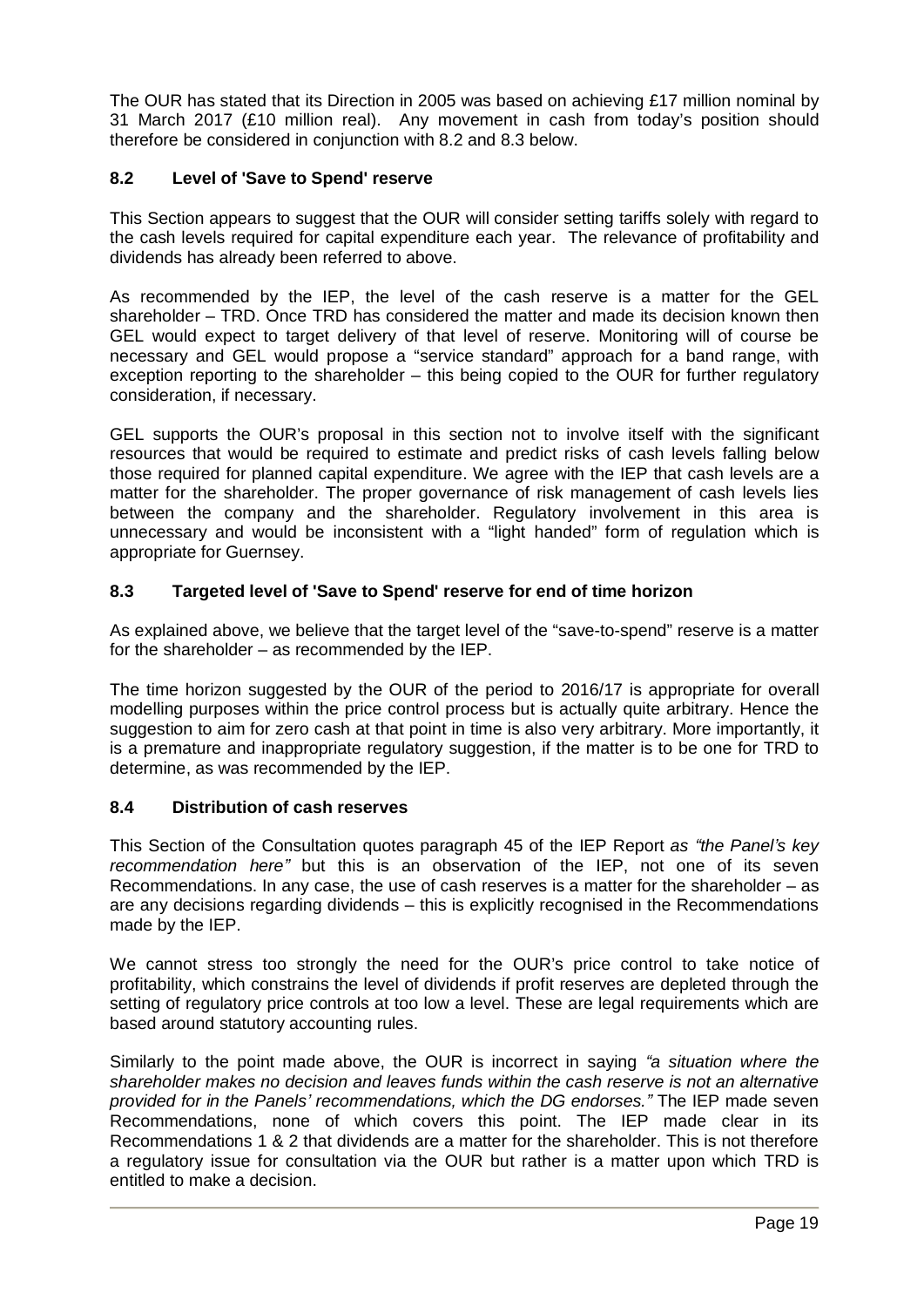The final paragraph of this Section is quite a speculative interpretation of the IEP's work. We would suggest that the Panel's very clear set of 7 Recommendations should be the focus of price control preparations and assumptions.

If GEL's shareholder were to accept the IEP's Recommendations of a two-tier asset base with a lower than commercial rate of return on the historic base, then this is ample evidence that the shareholder is abiding by the States Direction to protect customers from high prices. Under such circumstances, the company can reasonably expect to be profitable, at least to a modest degree and to produce dividends, leaving T&R to take a view on how to deal with the Cash Reserves – as recommended by the IEP.

GEL's view on the use of a relatively low rate of return on post-commercialisation assets is consistent both with TRD's requirement to show restraint in pricing and with the behaviour expected of a publicly owned utility.

# **8.5 Time Horizon**

The time horizon of 10 years was envisaged by GEL as preferable to the OUR's 25 year time horizon in its price control model. This remains GEL's view as an appropriate time scale to model revenues but this does not mean that any target level of cash reserves set by the shareholder should necessarily occur at that point in time - just because it is the new agreed date for the regulatory price control model. The time horizon for cash levels should be driven by the "save-to-spend" policy, not the regulatory price control model. That time horizon should be specified by the shareholder, in accordance with its role to implement the "save-to-spend" policy, and consistent with the IEP's Recommendation 1.

# **9. OTHER ISSUES**

# **9.1 Fixed and variable charges**

It is crucially important that customers are not disturbed and confused by complexities of regulation. The outcome of the price control should be presented by all parties in as simple terms to customers as possible. Whist there might be a number of countervailing factors from which the effective end price is derived, this should not be presented in all its complexity to customers.

The actual level of revenue under the price control will be determined by the OUR via the agreed New Price Control. When considering how this is reflected in actual tariffs GEL is very much aware of the customer perspective and the need to minimise confusion.

We understand that the OUR has written to GEL's shareholder to gain input on the issue of the concept of a Customer Dividend. We would hope that the OUR will update us as soon as possible on progress in this area. GEL would commit to seeing through that new control in the simplest possible form to customers. We note that the IEP made no Recommendation regarding either a Customer Dividend or the Structure of Charges to customers.

# **9.2 Security of supply costs**

GEL believes that the supply security position of the island and the contributions towards the cost of these by different customer groups is not an urgent matter for consultation under the price control. Given the extremely tight timescales to which the OUR is working, this matter need not be addressed at the current time.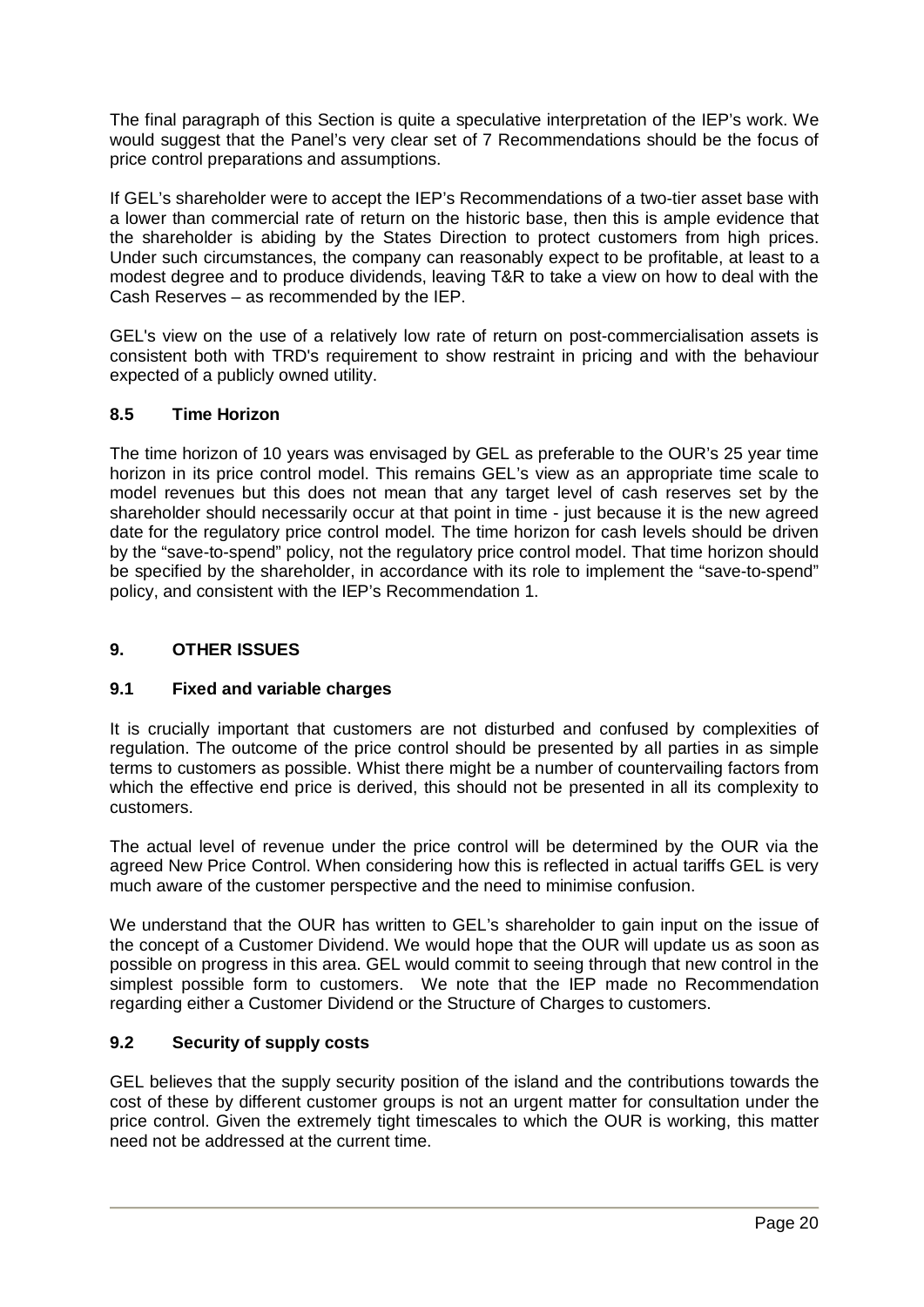#### **9.3 Incentives and Annual adjustment**

Incentives are a matter for TRD to consider. TRD are best able to judge the circumstances of appropriate and best practice relevant to Guernsey Electricity within the totality of the matters required to be considered by the shareholder. This is best practice of Corporate Governance.

To date GEL has always agreed to a pass through approach to deal with the prices of imports and fuel which were not known when setting the price control. GEL would support the OUR in the future in applying a suitable mechanism which is simple and automatic, in that it will operate according to an agreed calculation.

Since the OUR's Consultation was published, GEL has received some preliminary notes from the OUR on a new specific Annual Adjustment Mechanism. GEL will be responding separately to this but so far is very concerned that any mechanism which is more complex than the Current Interim Price Control will increase the burden of regulation. This would be contrary to the "lighter touch" regulation expected following the States of Deliberation debate in May 2006. In addition the new mechanism might have the effect of fundamentally altering the Form of Price Control. Some clarification by the OUR is required, since there is however no indication in Section 5.1 of the OUR's Consultation document (on the Form of Price Control) that a fundamental change to the nature of the price control is envisaged by the OUR.

GEL sees no reason to change the form of control from one where customer price level are set in advance for a period and a simple adjustment to prices is then available for the future, should actual import and fuel prices not outturn at predicted price levels. GEL believes that the form of regulation should continue to be one of control of prices rather than revenues.

#### **10. NEXT STEPS**

It would be helpful if the next steps in the price control could be set out by the OUR in some detail. At present GEL believes that the absence of such milestones risks under-estimation of the timescale involved, which could result in a delay to GEL's price control coming into effect. If this is the case, then GEL would like to request an undertaking from the OUR that GEL will not be disadvantaged by any such delay and the resultant lower revenue, if a delayed implementation of tariff increases were to take place without a compensating adjustment.

GEL believes that financial modelling of the new information on the OUR's current proposals is likely to show financial loss performance for the company into the future. It would be helpful if the OUR's model for the price control could be updated and finalised so that such modelling can be shared with GEL.

GEL understands that the OUR has written formally to GEL's shareholder on relevant issues. It is envisaged that the DG will then form preliminary views - which it is intended will be a prerequisite for GEL to submit tariff proposals. The OUR would then need to analyse these proposals and consult upon them. Respondents would then require a further consultation period. After this, further analysis by the OUR would result in the composition of a Final Decision document

GEL believes therefore that perhaps the OUR envisages something such as the following process: